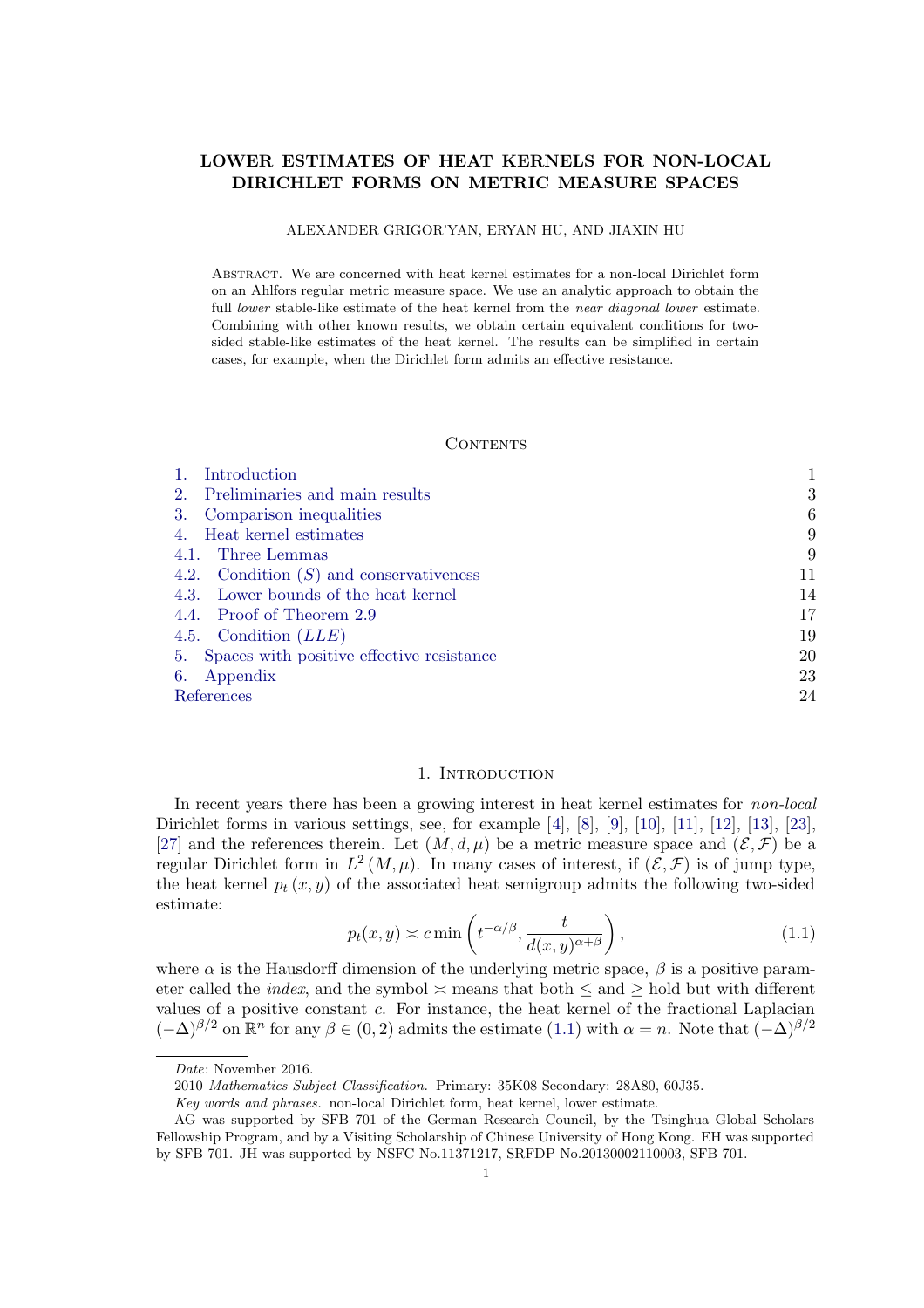is the generator of a symmetric stable process of index  $\beta$ . Hence, we refer to (1.1) as a stable-like estimate.

An important problem in this area is to provide equivalent conditions for the stablelike estimate (1.1) in reasonable terms, in particular, in terms of the jump kernel of the Dirichlet form. In the case  $\beta < 2$  this problem was solved by Chen and Kumag[ai](#page-0-0) [in](#page-0-0) [12],  $[13]$ <sup>1</sup> by showing that, under the standing assumption of  $\alpha$ -regularity of  $(M, d, \mu)$ , the heat kernel estimate (1.1) is equivalent to the following estimate of the jump kernel of the Dirichlet form:  $J(x, y) \approx C d(x, y)^{-(\alpha+\beta)}$  $J(x, y) \approx C d(x, y)^{-(\alpha+\beta)}$ . However, on fractal spaces the index  $\beta$  in (1.1) can [a](#page-21-0)ctually be larger than 2. The present paper is a part of the project of the aut[hor](#page-24-0)s [of](#page-24-0) [c](#page-24-0)reating tools for o[bta](#page-0-0)ining stable-like estimate (1.1) for arbitrary  $\beta > 0$  including the case  $\beta > 2$ .

Let us mention for comparison that the theory for obtaining heat kernel bounds for *[loca](#page-0-0)l* Dirichlet forms on fractal-like spaces has reached by now a certain maturity. It is known that typically the heat kernel of a diffusion on such [spac](#page-0-0)es satisfies sub-Gaussian estimate

$$
p_t(x,y) \asymp \frac{c_1}{t^{\alpha/\beta}} \exp\left(-c_2 \left(\frac{d^{\beta}(x,y)}{t}\right)^{\frac{1}{\beta-1}}\right),\tag{1.2}
$$

see, for example, [2], [3], [7], [26], [28]. Here  $\alpha$  is as above the Hausdorff dimension and  $\beta$  is the walk dimension of the underlying space that is an invariant of  $(M, d)$ . Various equivalent conditions for  $(1.2)$  have been obtained in [5], [18], [24], [25].

Returning to jump type Dirichlet forms, let us mention that the upper bound

$$
p_t(x,y) \le C \min\left(t^{-\alpha/\beta}, \frac{t}{d(x,y)^{\alpha+\beta}}\right) \tag{1.3}
$$

for arbitrary  $\beta$  was addressed in [23]. However, a task of obtaining the lower estimate

$$
p_t(x, y) \ge c \min\left(t^{-\alpha/\beta}, \frac{t}{d(x, y)^{\alpha+\beta}}\right) \tag{LE}
$$

represents a number of challeng[es.](#page-24-0) In the both cases of sub-Gaussian and stable-like estimates, the first step towards the lower estimate is a *near-diagonal lower bound* 

$$
p_t(x, y) \ge ct^{-\alpha/\beta} \text{ if } d(x, y) \le \varepsilon t^{1/\beta}. \tag{NLE}
$$

For the local Dirichlet form,  $(NLE)$  and a certain *chain condition* (which is a property of the metric) imply rather simply the sub-Gaussian lower bound in  $(1.2)$ , see [2], [19, Corollary 3.5. On the contrary, obtaining the stable-like lower bound  $(LE)$  from  $(NLE)$ is highly non-trivial, which is not surprising because of a "fat" tail of a stable-like heat kernel.

In this paper we present a new method for obtaining  $(LE)$  from  $(NLE)$  for n[on](#page-23-0)-lo[ca](#page-24-0)l Dirichlet forms. Methods for obtaining  $(NLE)$  will be addressed in a companion paper [16] of the authors, where, hence, the equivalent conditions for the two-sided estimate (1.1) will be obtained.

We are aware of a recent work of Chen, Kumagai and Wang [14] where they provided a method for obtaining the stable-like estimates (1.1) for any  $\beta > 0$ , even in a more general [sett](#page-24-0)ing of doubling (rather than regular) measure. The method of [14] uses probabil[istic](#page-0-0) arguments, in particular, Levy system for the derivation of  $(LE)$  from  $(NLE)$ , whereas our approach is purely analytic, based on the parabolic maxim[um](#page-24-0) principle.

Our main result – Theorem 2.8, is stated in t[he](#page-0-0) next section, after a series of necessary definitions. We give there also on overview of the rest of the paper.

<sup>&</sup>lt;sup>1</sup>Although the results of [12], [13] require some additional assumptions on the metric space  $(M, d)$ , this method can be enhanced to work wi[th](#page-4-0) [a](#page-4-0) general metric structure as it is done in [29].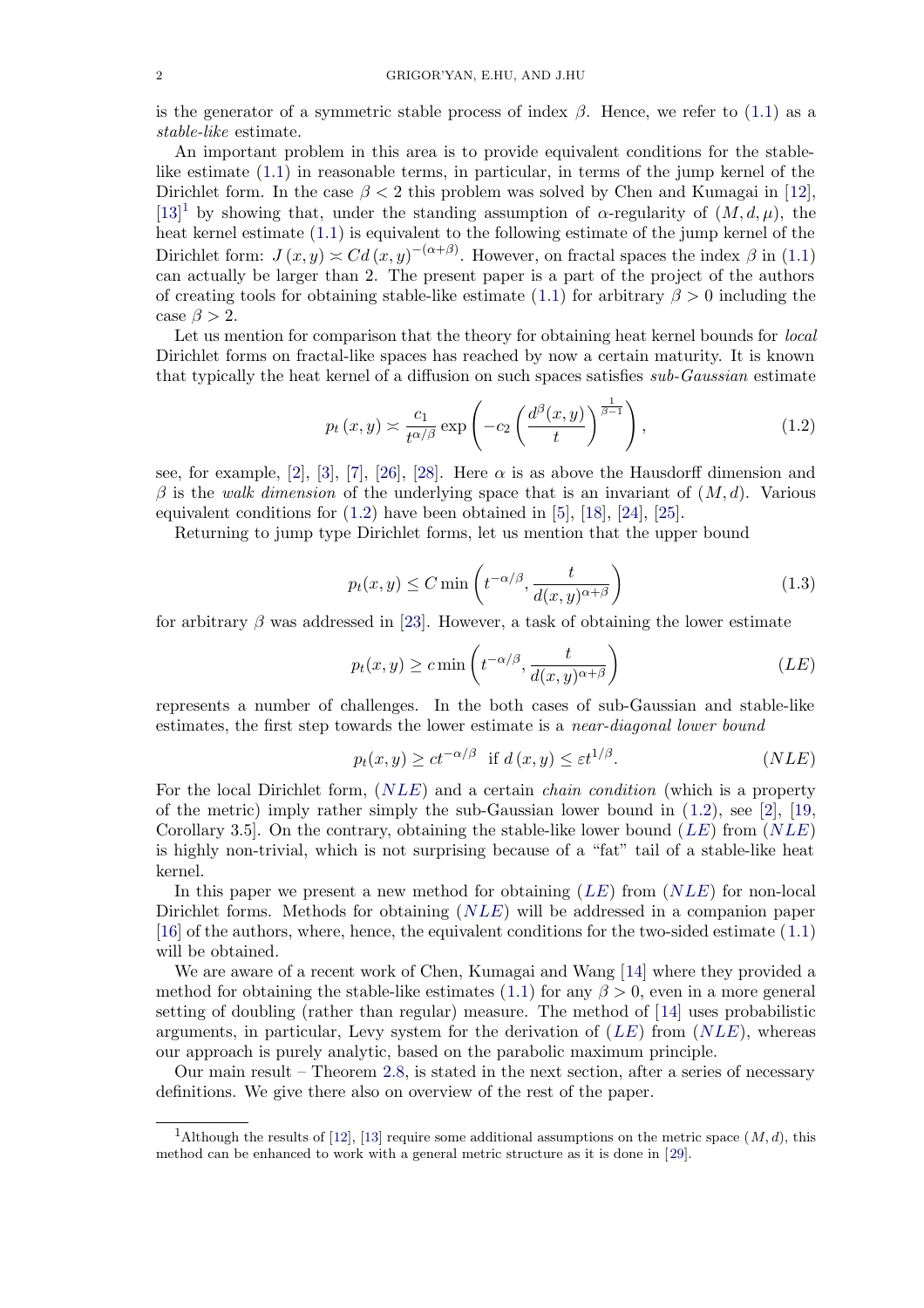<span id="page-2-0"></span>NOTATION. The letters  $c, c_i, C, C_i, C', C''$  etc denote positive constants whose values are unimportant and may change from one appearance to another. Nevertheless, all constants in conclusions depend only on the parameters in the hypotheses.

We use the expression " $\mu$ -almost all  $x, y \in M$ " as a short hand for " $\mu \times \mu$ -almost all  $(x, y) \in M \times M$ ".

### 2. Preliminaries and main results

Let  $(M, d, \mu)$  be a metric measure space, that is,  $(M, d)$  is a locally compact and separable metric space, and  $\mu$  is a Radon measure on M with full support. Let  $(\mathcal{E}, \mathcal{F})$  be a regular Dirichlet form on  $L^2(M,\mu)$ . Denote by  $\mathcal L$  the (non-negative definite) generator of  $(\mathcal{E}, \mathcal{F})$ , that is a self-adjoint operator in  $L^2(M, \mu)$  with dom  $(\mathcal{L}) \subset \mathcal{F}$  such that

$$
\mathcal{E}(u,v) = (\mathcal{L}u,v)_{L^2}
$$

for all  $u \in \text{dom}(\mathcal{L})$  and  $v \in \mathcal{F}$ . As  $\mathcal L$  is non-negative definite, it determines the heat semigroup  ${P_t}_{t>0}$ , where  $P_t = e^{-t\mathcal{L}}$ .

For any non-empty open subset  $\Omega \subset M$ , denote by  $C_0(\Omega)$  the space of all continuous functions with compact supports in  $\Omega$ . Let  $\mathcal{F}(\Omega)$  be the closure of  $\mathcal{F} \cap C_0(\Omega)$  in  $\mathcal{F}$  under  $\sqrt{\mathcal{E} + \| \cdot \|_2^2}$ -norm. It is known that the form  $(\mathcal{E}, \mathcal{F}(\Omega))$  is a regular Dirichlet form in  $L^2(\Omega, \mu)$ . Denote by  $\mathcal{L}_{\Omega}$  and  $\{P_t^{\Omega}\}_{t\geq 0}$  the generator and the heat semigroup of  $(\mathcal{E}, \mathcal{F}(\Omega)),$ respectively.

Recall that  $(\mathcal{E}, \mathcal{F})$  is called *conservative* if, for any  $t > 0$ ,

$$
P_t 1 = 1
$$
 in  $M$ .

By a theorem of Beurling and Deny ([15, Theorem 3.2.1]), any regular Dirichlet form admits the following decomposition

$$
\mathcal{E}(u, v) = \mathcal{E}^{(L)}(u, v) + \mathcal{E}^{(J)}(u, v) + \mathcal{E}^{(K)}(u, v),
$$
\n(2.1)

for all  $u, v \in \mathcal{F} \cap C_0(M)$  $u, v \in \mathcal{F} \cap C_0(M)$  $u, v \in \mathcal{F} \cap C_0(M)$ , where  $\mathcal{E}^{(L)}$  is the local part,  $\mathcal{E}^{(K)}$  the killing part, and  $\mathcal{E}^{(J)}$  is the jump part that has the following form

$$
\mathcal{E}^{(J)}(u,v) = \iint_{M \times M \setminus diag} (u(x) - u(y)) (v(x) - v(y)) d\dot{y}(x, y),
$$

where j is a jump measure defined on  $M \times M \setminus diag$ .

In this paper we always assume that  $\mathcal{E}^{(K)} = 0$  and that the jump measure j has a symmetric density function  $J(x, y)$  with respect to  $\mu \times \mu$ , so that the jump part  $\mathcal{E}^{(J)}$ becomes

$$
\mathcal{E}^{(J)}(u,v) = \iint_{M \times M} (u(x) - u(y))(v(x) - v(y))J(x,y)d\mu(x)d\mu(y).
$$
 (2.2)

In this case (2.2) is satisfied for all  $u, v \in \mathcal{F}$ .

A family  ${p_t}_{t>0}$  of non-negative  $\mu \times \mu$ -measurable functions on  $M \times M$  is called the heat kernel of the form  $(\mathcal{E}, \mathcal{F})$  if  $p_t$  is the integral kernel of the operator  $P_t$ , that is, for any  $t > 0$  and for any  $f \in L^2(M, \mu)$ ,

$$
P_{t}f(x) = \int_{M} p_{t}(x, y) f(y) d\mu(y)
$$
\n(2.3)

for  $\mu$ -almost all  $x \in M$ .

We introduce the following notations and conditions to be used in this paper. Fix two positive values  $\alpha, \beta$ . Fix also some value  $R \in (0, \text{diam }M]$  that will be used for localization of all the hypotheses. For example,  $\overline{R}$  can be the diameter of  $(M, d)$  but not necessarily.

Denote by  $B(x, r)$  the open metric ball in M centered at  $x \in M$  and of radius r, that is,  $B(x,r) = \{y \in M : d(x,y) < r\}.$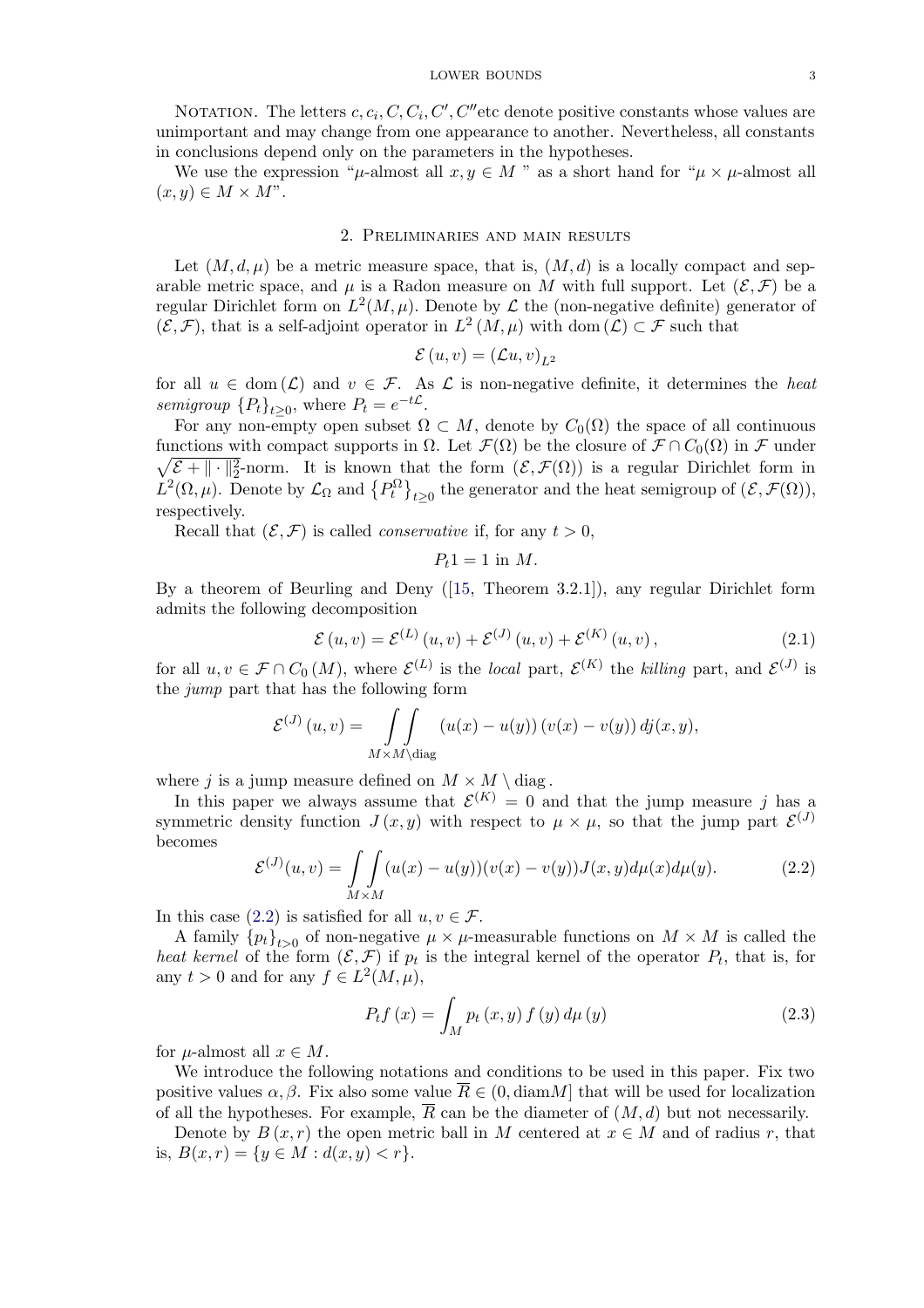**Definition 2.1** (Conditions  $(V<sub>></sub>)$  and  $(V<sub>></sub>)$ ). Condition  $(V)$  means that, for all  $x \in M$ and all  $r \in (0, \infty)$ ,

$$
\mu(B(x,r)) \le Cr^{\alpha}.
$$

Condition  $(V_{\geq})$  means that, for all  $x \in M$  and all  $r \in (0, \overline{R})$ ,

$$
\mu(B(x,r)) \ge C^{-1}r^{\alpha}.\tag{2.4}
$$

Condition  $(V)$  means that both  $(V)$  and  $(V<sub>></sub>)$  hold.

**Definition 2.2** (Conditions  $(J)$ ) and  $(J<sub>></sub>)$ ). Condition  $(J)$  means that, for  $\mu$ -almost all  $x, y \in M$ ,

$$
J(x,y) \leq C d(x,y)^{-(\alpha+\beta)}.
$$

Condition  $(J_{\geq})$  means that

$$
J(x,y) \ge C^{-1}d(x,y)^{-(\alpha+\beta)}.
$$
\n(2.5)

Condition  $(J)$  means that both  $(J<)$  and  $(J>)$  hold.

**Definition 2.3** (Condition  $(NLE)$  – near diagonal lower estimate). The heat kernel  $p_t(x, y)$  of  $(\mathcal{E}, \mathcal{F})$  exists and there is a constant  $\delta' > 0$  such that, for any  $t \in (0, \overline{R}^{\beta})$  and for  $\mu$ -almost all  $x, y \in M$  with  $d(x, y) \leq \delta' t^{1/\beta}$ ,

$$
p_t(x,y) \geq ct^{-\alpha/\beta}.\tag{2.6}
$$

.

**Definition 2.4** (Condition  $(DUE)$  – diagonal upper estimate). The heat kernel  $p_t(x, y)$ of  $(\mathcal{E}, \mathcal{F})$  exists and satisfies the following estimate

$$
p_t(x, y) \le Ct^{-\alpha/\beta},
$$

for any  $t \in (0, \overline{R}^{\beta})$  and for  $\mu$ -almost all  $x, y \in M$ .

**Definition 2.5** (Condition  $(UE)$  – upper estimate). The heat kernel  $p_t(x, y)$  exists and satisfies the following inequality

$$
p_t(x, y) \leq \frac{C}{t^{\alpha/\beta}} \left(1 + \frac{d(x, y)}{t^{1/\beta}}\right)^{-(\alpha+\beta)},
$$

for any  $t \in (0, \overline{R}^{\beta})$  and for  $\mu$ -almost all  $x, y \in M$ .

Note that the following relation is always true:

$$
t^{-\alpha/\beta} \left(1 + \frac{d(x,y)}{t^{1/\beta}}\right)^{-(\alpha+\beta)} \simeq \min\left(t^{-\alpha/\beta}, \frac{t}{d(x,y)^{\alpha+\beta}}\right),
$$

where  $\simeq$  means that the ratio of the both sides is bounded from above and below by positive constants.

**Definition 2.6** (Condition  $(LE)$  – lower estimate). For any  $t \in (0, \overline{R}^{\beta})$  and for  $\mu$ -almost all  $x, y \in M$ ,

$$
p_t(x,y) \ge \frac{c}{t^{\alpha/\beta}} \left( 1 + \frac{d(x,y)}{t^{1/\beta}} \right)^{-(\alpha+\beta)}
$$

**Definition 2.7** (Condition  $(S)$  – survival estimate). There exist constants  $\varepsilon, \delta > 0$ , such that, for any ball  $B = B(x, r)$  of radius  $r \in (0, \overline{R})$  and for all  $t^{1/\beta} \leq \delta r$ ,

$$
P_t^B 1 \ge \varepsilon \quad \text{$\mu$-a.e. in $\frac{1}{4}B$.}
$$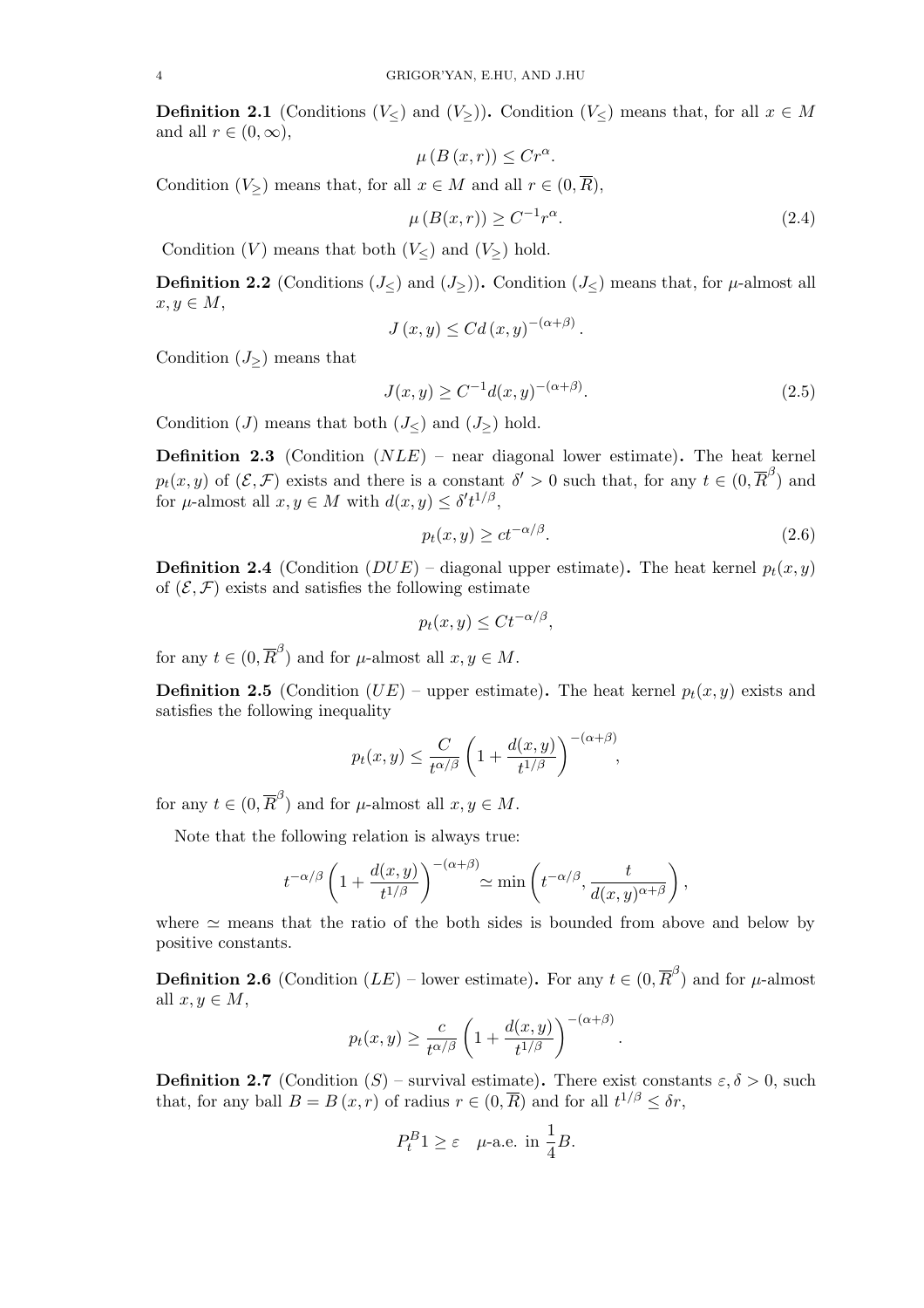<span id="page-4-0"></span>For any regular Dirichlet form  $(\mathcal{E}, \mathcal{F})$ , there exists an associated Hunt process  $({X_t}_{t\geq0}$ ,  $\{\mathbb{P}_x\}_{x\in M}$  (cf. [15, Theorem 7.2.1,p.380]). For any open set  $\Omega \subset M$ , denote by  $\tau_{\Omega}$  the first exit time of  $X_t$  from  $\Omega$ . Then the following identity is true

$$
1 - P_t^B 1(x) = \mathbb{P}_x (\tau_B \le t)
$$

for  $\mu$ -a[.](#page-24-0)a.  $x \in M$ . Hence, the survival estimate is equivalent to

$$
1-\mathbb{P}_x\left(\tau_B\leq t\right)\geq\varepsilon.
$$

The term "survival" refers to the meaning of  $1 - \mathbb{P}_x (\tau_B \leq t)$  as the probability of the process  $X_t$  to survive in B until time t provided the killing condition is imposed outside B.

The following theorem is the main contribution of this paper.

**Theorem 2.8.** Let  $(\mathcal{E}, \mathcal{F})$  be a regular Dirichlet form in  $L^2(M, \mu)$  without killing part and with the jump density J. Then

$$
(NLE) + (V_{\ge}) + (J_{\ge}) + (S) \Rightarrow (LE). \tag{2.7}
$$

Essentially this theorem provides a way of obtaining of the full lower estimate  $(LE)$ of the heat kernel using the near diagonal estimate. As it was already mentioned in Introduction, under the chain condition, (NLE) implies easily the sub-Gaussian lower bound of the heat kernel. The point of Theorem 2.8 is that, taking into account the hypothesis  $(J>$ ) about the jump kernel (as well a technical condition  $(S)$ ), one can ensure a much stronger stable-like lower bound  $(LE)$ .

Combining the Theorem 2.8 with the previous results of [23], we obtain the following equivalence for two-sided estimates of the heat kernel.

**Theorem 2.9.** Let  $(\mathcal{E}, \mathcal{F})$  be a regular Dirichlet form in  $L^2(M, \mu)$  without killing part and with the jump density  $J$ . Assume also that  $(V)$  is satisfi[ed.](#page-24-0) Then

$$
(NLE) + (J) + (S) \Longleftrightarrow (UE) + (LE). \tag{2.8}
$$

We will prove Theorems 2.8, 2.9 in Section 4.

Remark 2.10. In the forthcoming paper [16], we will prove that if the Dirichlet form  $(\mathcal{E}, \mathcal{F})$  is of jump type (that is,  $\mathcal{E}^{(L)} = 0$ ,  $\mathcal{E}^{(K)} = 0$ ) then, under the standing assumption  $(V),$ 

$$
(J) + (S) \Longleftrightarrow (UE) + (LE). \tag{2.9}
$$

Hence, in this case  $(NLE)$  can be dropped [fro](#page-24-0)m  $(2.8)$ . However, the proof of [16] relies on  $(2.8)$  and amounts to verifying  $(NLE)$  under the other hypotheses, and the latter is extremely involved.

If in addition  $\beta$  < 2, then (S) also can be dropped from (2.9) thus leading to  $(UE)$  +  $(LE) \iff (J)$ . The latter w[as](#page-24-0) [a](#page-24-0)lso proved by Chen and Kumagai [12], [13], as was already mentioned in Introduction. For an arbitrary  $\beta > 0$ , we prove in [16] that in (2.9) the condition  $(S)$  can be replaced by a more convenient *generalized capacity condition*.

**Remark 2.11.** If  $\overline{R} = \infty$  and  $(\mathcal{E}, \mathcal{F})$  is a regular conservative Diric[hle](#page-24-0)t [form](#page-24-0) then Theorem 2.9 can be restated as follows:

$$
(NLE) + (V) + (J) + (S) \Longleftrightarrow (UE) + (LE),
$$

because in this case  $(UE) + (LE) \Rightarrow (V)$  by [19, Theorem 3.2].

This rest of the paper is organized as follows. In Section 3, we first prove a comparison theorem (Theorem 3.3) and then derive a comparison inequality (3.14), which is a key technical tool of this paper.

In Section 4, we prove Theorem 4.8 that pr[ovid](#page-24-0)es a general way of obtaining off-diagonal lo[w](#page-5-0)er bounds of the heat kernel using  $(NLE)$  and  $(S)$  but without  $(V)$  and  $(J)$ . In particular, this yields t[he](#page-5-0) [m](#page-5-0)ain Theorem 2.8, which then implies also [Theor](#page-8-0)em 2.9. Another consequence of Theorem 4.8 is Theorem 4.13 that deals with a localized version of (NLE).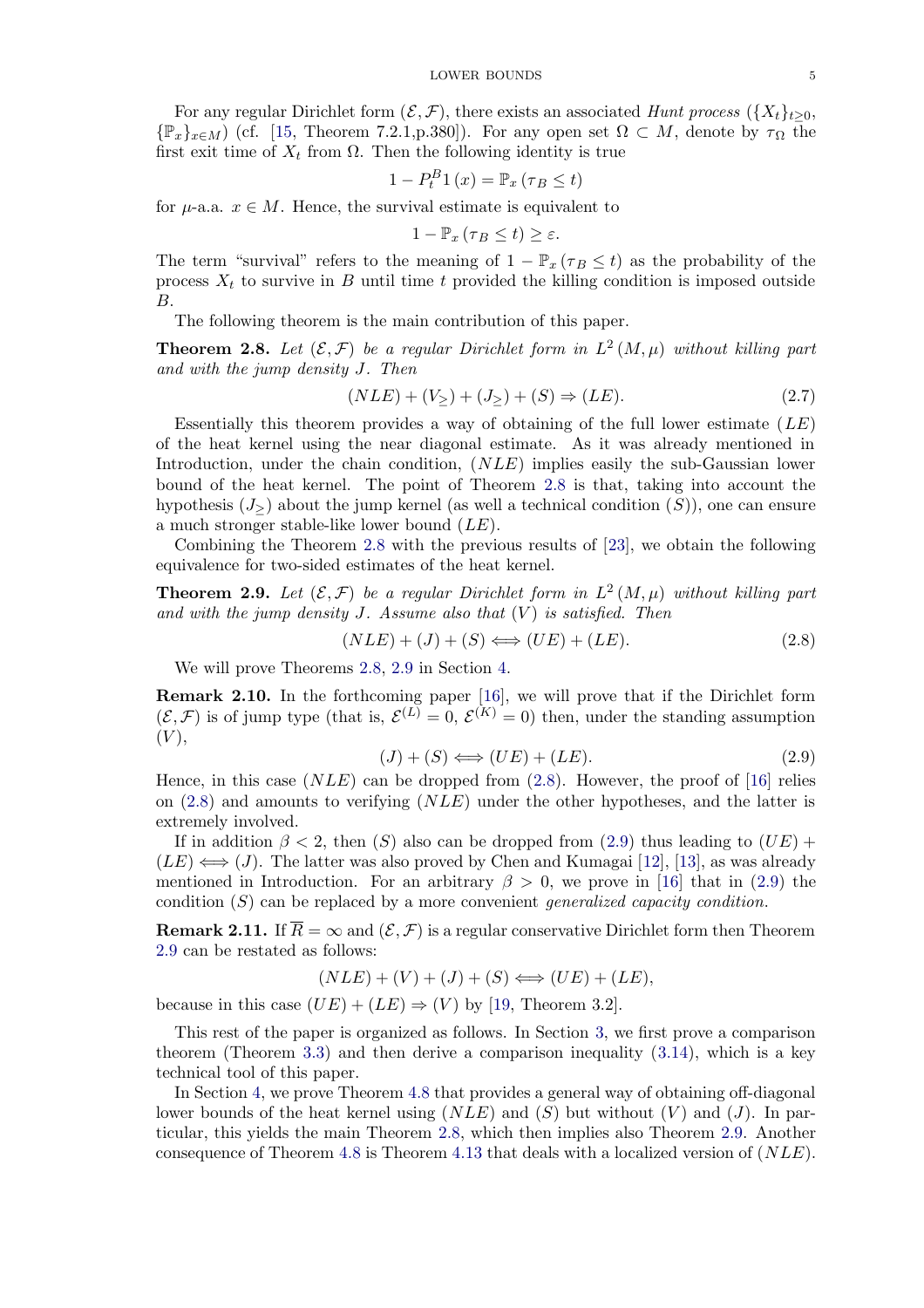<span id="page-5-0"></span>In Section 5, we give an example of application of Theorems 2.8 and 2.9 to the case when the effective resistance between points of  $M$  is positive; in particular, in this case we have  $\beta > \alpha$ . We show how  $(NLE)$  can be verified in this setting, which leads to equivalent conditions for (1.1) by means of effective resistance, see Theorem 5.5. The argument in this section is [s](#page-19-0)imilar to those in [6].

# 3. Comparison inequalities

The main re[sult](#page-0-0) of this section [is](#page-24-0) a comparison theorem 3.3. T[his](#page-21-0) [t](#page-21-0)heorem implies an inequality (3.14) below that plays an important role in obtaining the lower bound of the heat kernel.

Let  $\Omega$  be an open subset of M and I be an open interval in R. A function  $u: I \to L^2(\Omega)$ is called a weak solution to the heat equation

$$
\partial_t u + \mathcal{L}_{\Omega} u = 0 \text{ in } I \times \Omega,
$$
\n(3.1)

if, for any  $t \in I$ , the Fréchet derivative  $\partial_t u$  of u exists in  $L^2(\Omega)$ , the function  $u(t)$  belongs to  $\mathcal{F}(\Omega)$ , and, for any non-negative function  $\psi \in \mathcal{F}(\Omega)$ ,

$$
(\partial_t u(t), \psi)_{L^2} + \mathcal{E}(u(t), \psi) = 0.
$$
\n(3.2)

A function u is called a weak *subsolution* (resp. *supersolution*) if  $\partial_t u + \mathcal{L}_{\Omega} u \leq 0$  (resp.  $\geq$  0) weakly in  $I \times \Omega$ .

It is known that  $u = P_t^{\Omega} f$  is a weak solution to the heat equation in  $(0, \infty) \times \Omega$  (see for example [17]). Moreover,  $u = P_t^{\Omega} f$  satisfies the heat equation also in a strong sense: for any  $t > 0$ , the Fréchet derivative  $\partial_t u(t)$  exists in  $L^2(\Omega)$ , the function  $u(t)$  belongs to dom  $(\mathcal{L}_{\Omega})$ , and  $\partial_t u(t) + \mathcal{L}_{\Omega} u(t) = 0$ .

Let A be a subset of  $\Omega$ . A *cutoff function* of the pair  $(A, \Omega)$  is any function  $\phi \in \mathcal{F}$ such that  $0 \le \phi \le 1$   $\mu$ -a.e. in M,  $\phi \equiv 1$   $\mu$ -a.e. in A, and  $\phi \equiv 0$   $\mu$ -a.e. in  $\Omega^c$ . Denote by cutoff  $(A, \Omega)$  the set of all cutoff functions of  $(A, \Omega)$ . It is known that if  $(\mathcal{E}, \mathcal{F})$  is regular and A is a compact subset of  $\Omega$ , then the set cutoff  $(A, \Omega)$  is non-empty (see [15, Lemma  $1.4.2(ii), p.29]$ ).

We will use the following two previously known results.

**Proposition 3.1** ([17, Lemma 4.4]). Let  $(\mathcal{E}, \mathcal{F})$  be a regular Dirichlet form a[nd](#page-24-0) let  $\Omega$  be an open subset of M. For any  $u \in \mathcal{F}$ , the following two conditions are equivalent:

- $u_+ \in \mathcal{F}(\Omega)$ .
- $u \leq v$  in M [for](#page-24-0) some function  $v \in \mathcal{F}(\Omega)$ .

**Proposition 3.2** (Parabolic maximum principle [21, Proposition 5.2]). Let  $(\mathcal{E}, \mathcal{F})$  be a regular Dirichlet form in  $L^2$ . For  $T \in (0,\infty]$  and for an open subset  $\Omega$  of M, let u be a weak subsolution of the heat equation in  $(0,T) \times \Omega$  satisfying the following boundary and initial conditions:

- $u_{+}(t, \cdot) \in \mathcal{F}(\Omega)$  for any  $t \in (0, T)$ ;
- $u_+(t, \cdot) \stackrel{L^2(\Omega)}{\longrightarrow} 0$  as  $t \to 0$ .

Then,  $u(t, x) \leq 0$  for any  $t \in (0, T)$  and for  $\mu$ -almost all  $x \in \Omega$ .

The following comparison result is motivated by [22, Theorem 3.1].

**Theorem 3.3** (Comparison inequality). Assume that  $(\mathcal{E}, \mathcal{F})$  is a regular Dirichlet form in  $L^2$ . Let  $\Omega$  be a precompact open set and K be a compact subset of  $\Omega$ . Set  $V := \Omega \setminus K$ . Assume u is a weak subsolution of the heat equatio[n in](#page-24-0)  $(0,T_0) \times V$  for some  $T_0 \in (0,\infty)$ , satisfying the following two conditions:

•  $u_{+}(t, \cdot) \in \mathcal{F}(\Omega)$  for any  $t \in (0, T_0);$  (3.3)

• 
$$
u_{+}(t, \cdot) \xrightarrow{L^{2}(V)} 0 \text{ as } t \to 0.
$$
 (3.4)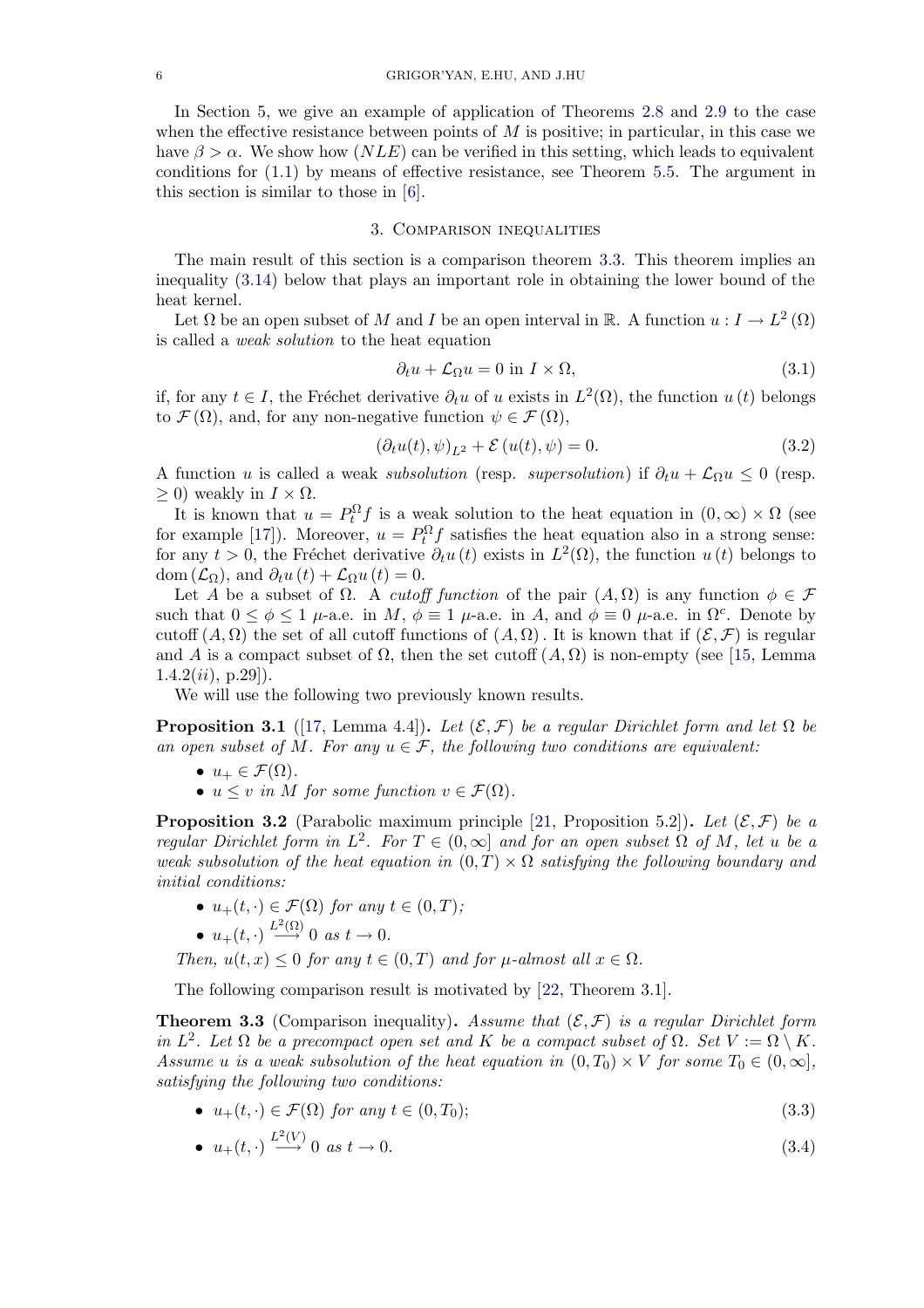

FIGURE 1. Sets  $\Omega$ , K, V, U

<span id="page-6-0"></span>Then for any  $t \in (0, T_0)$  and  $\mu$ -almost every  $x \in M$ ,  $u(t, x) \leq (1 - P_t^V 1_V(x)) \sup_{0 \leq t \leq t}$  $\sup_{0 < s \leq t} \| u_+(s, \cdot) \|_{L^\infty(U)},$ (3.5)

where U is any open set such that  $K \subset U \subset \Omega$  (see Fig. 1).

*Proof.* Inequality (3.5) is obvious if  $x \in V^c = \Omega^c \cup K$ . Indeed, (3.5) holds on  $\Omega^c$  because  $u \leq 0$  on  $\Omega^c$  by (3.3), and (3.5) holds on K because  $P_t^V 1_V = 0$  on K and  $K \subset U$ . Hence, it suffices to prove  $(3.5)$  for  $x \in V$ .

Fix some  $T \in (0, T_0)$  and define

$$
m := \sup_{0 < s \le T} \| u_+(s, \cdot) \|_{L^\infty(U)}.
$$

It suffices to prove that

$$
u(t, \cdot) \le m(1 - P_t^V 1_V)
$$
 a.e. in V for all  $t \in (0, T)$ ,  $(3.6)$ 

whence then (3.5) on V follows by letting  $t \to T-$ .

Observe that, for any  $t \in (0,T)$ , the function  $f := (u(t, \cdot) - m)_+$  belongs to  $\mathcal{F}(V)$ . Indeed, we have  $f \in \mathcal{F}(\Omega)$  and  $f = 0$   $\mu$ -a.e. in U. It follows by [15, Lemma 2.1.4] that, for a quasi-continuous version  $f$  of  $f$ ,

$$
\tilde{f} = 0
$$
 q.e. in U.

On the other hand, the condition  $f \in \mathcal{F}(\Omega)$  implies

$$
\widetilde{f} = 0 \text{ q.e. in } \Omega^c.
$$

(see  $[15, Corollary 2.3.1]$ ). Hence, we have

$$
\widetilde{f} = 0 \text{ q.e. in } V^c = \Omega^c \cup K \subset \Omega^c \cup U,
$$

and  $f \in \mathcal{F}(V)$  follows.

C[hoo](#page-24-0)se a function  $\phi \in \text{cutoff}(\Omega, M)$  and set

$$
w:=u-m\phi.
$$

Note that  $w \in \mathcal{F}$  and w is a weak subsolution of the heat equation in  $(0, T) \times V$  since so are u and  $-\phi$  (the cutoff function  $\phi$  is a supersolution of the heat equation in  $(0, T) \times V$ because  $\phi = 1$  in  $V$  – see [22, the last formula on p. 2622]). The initial condition

$$
w_+(t, \cdot) \xrightarrow{L^2(V)} 0
$$
 as  $t \to 0$ 

follows from  $w_+(t, \cdot) \leq u_+(t, \cdot)$  and (3.4). Since  $w = u - m$  in  $\Omega$ , we obtain by the above argument that w satisfies [the](#page-24-0) boundary condition

$$
w_{+}(t,\cdot) \in \mathcal{F}(V) \text{ for any } t \in (0,T). \tag{3.7}
$$

By the parabolic maximum principle [of](#page-5-0) Proposition 3.2 we obtain that, for any  $t \in (0, T)$ ,

$$
w(t, \cdot) \le 0 \quad \text{a.e. in } V \text{ (and hence in } M),\tag{3.8}
$$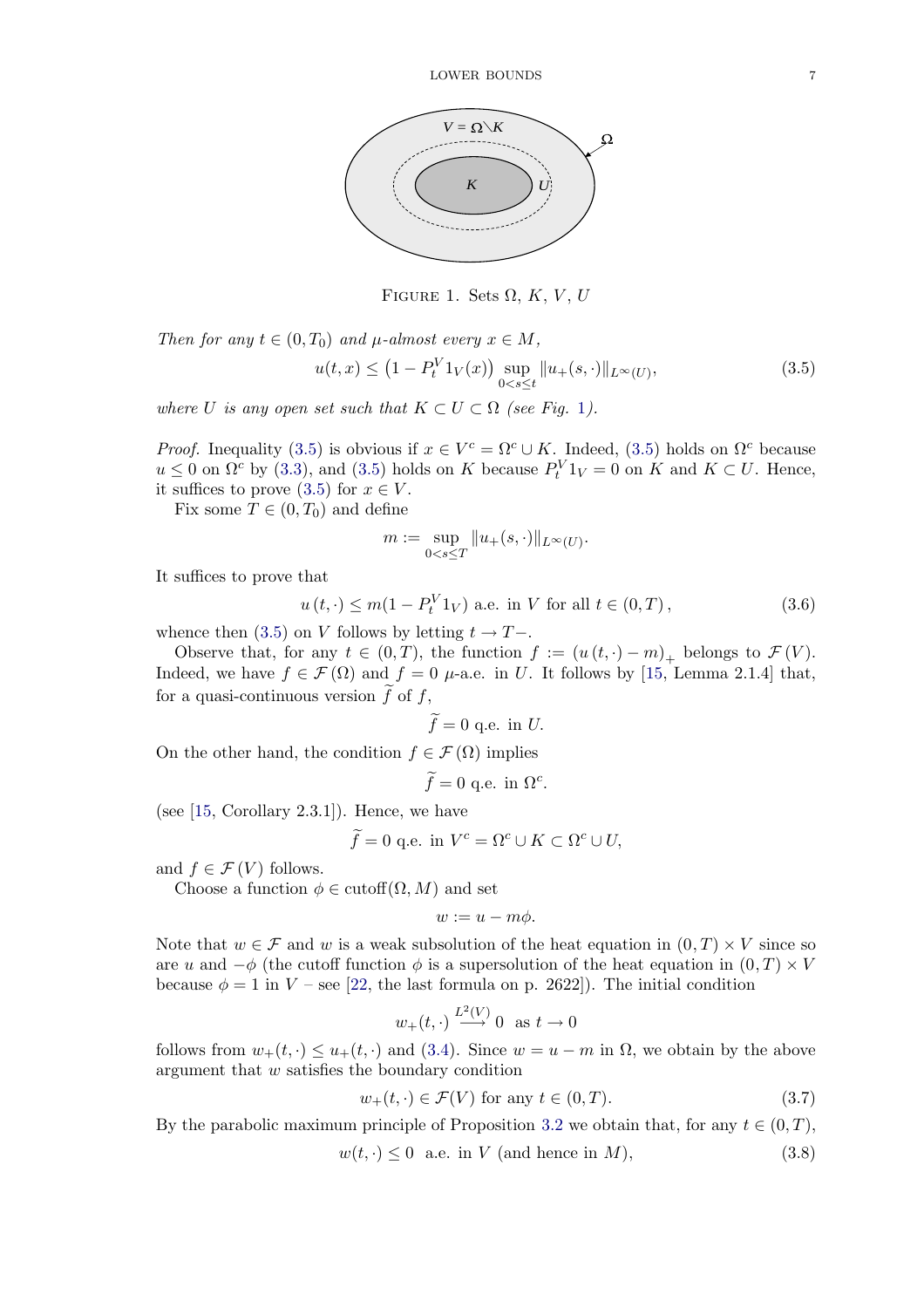that is,

$$
u(t, \cdot) \le m\phi \quad \text{a.e. in } M. \tag{3.9}
$$

Now let us prove (3.5). Consider the function

$$
v = u - m\phi(1 - P_t^V 1_V),
$$

where m and  $\phi$  are the same as above. Observe that v is a weak subsolution of the heat equation in  $(0, T) \times V$  $(0, T) \times V$  since u and  $P_t^V 1_V$  are weak solutions. The initial condition

$$
v_{+}(t, \cdot) \xrightarrow{L^{2}(V)} 0
$$
 as  $t \to 0$ 

follows from  $v_+(t, \cdot) \leq u_+(t, \cdot)$  and (3.4). Since by (3.9)

$$
v = u - m\phi + m\phi P_t^V 1_V \le mP_t^V 1_V \text{ in } M
$$

and  $P_t^V 1_V \in \mathcal{F}(V)$ , it follows by Proposition 3.1 that v satisfies the boundary condition

$$
v_{+}(t,\cdot) \in \mathcal{F}(V) \text{ for any } t \in (0,T).
$$

By the maximum principle of Proposition 3.2, we conclude that

$$
v(t, \cdot) \le 0
$$
 a.e. in V for any  $t \in (0, T)$ ,  $(3.10)$ 

which implies  $(3.6)$ .

**Lemma 3.4.** Assume that  $(\mathcal{E}, \mathcal{F})$  is a reg[ular](#page-5-0) Dirichlet form in  $L^2(M, \mu)$ . Let  $\Omega$  be any open subset of M and K be a compact subset of  $\Omega$ . Set  $V := \Omega \setminus K$  and let U be any open set such t[hat](#page-6-0)  $K \subset U \subset \Omega$ . Then, for any non-negative function  $f \in L^{\infty}(\Omega)$ , for any  $t \in (0,\infty)$  and  $\mu$ -a.e. in M,

$$
P_t^{\Omega} f - P_t^V f \le (1 - P_t^V 1_V) \sup_{0 < s \le t} \| P_s^{\Omega} f \|_{L^\infty(U)}.\tag{3.11}
$$

If in addition  $(\mathcal{E}, \mathcal{F})$  is conservative, then, for any  $t \in (0, \infty)$  and  $\mu$ -a.e. in M,

$$
P_t f - P_t^V f \ge (1 - P_t^V 1_V) \inf_{0 < s \le t} \operatorname{ess\,inf}_{U} P_s f. \tag{3.12}
$$

It follows obviously from (3.12) that

$$
P_t f \ge \left(1 - P_t^V 1_V\right) \inf_{0 < s \le t} \operatorname{ess\,inf}_{U} P_s f. \tag{3.13}
$$

*Proof.* We can assume without loss of generality that  $U$  is precompact because the estimates  $(3.11)$  and  $(3.12)$  become sharper for smaller U. Let us first prove  $(3.11)$  for precompact  $\Omega$ . In this case we have  $f \in L^2(\Omega)$ . Set  $u = P_t^{\Omega} f - P_t^V f$ . Then u is a weak solution of the heat equation in  $(0, \infty) \times V$ , that obviously satisfies the boundary and initial conditions (3.3), (3.4). By Theorem 3.3 we conclude that, for any  $t > 0$  and  $\mu$ -a.e. in  $M$ ,

$$
P_t^{\Omega} f - P_t^V f \le (1 - P_t^V 1_V) \sup_{0 < s \le t} \| P_s^{\Omega} f - P_s^V f \|_{L^{\infty}(U)}
$$
  
 
$$
\le (1 - P_t^V 1_V) \sup_{0 < s \le t} \| P_s^{\Omega} f \|_{L^{\infty}(U)}.
$$

Let now  $\Omega$  be arbitrary. Let  $\{\Omega_i\}_{i=1}^{\infty}$  be an exhaustion of  $\Omega$  by precompact open sets, that is,  $\overline{\Omega_i} \subset \Omega_{i+1}$  and  $\bigcup_{i=1}^{\infty} \Omega_i = \Omega$ . We can assume that  $U \subset \Omega_1$ . Set  $V_i := \Omega_i \setminus K$ . Using (3.11) with  $\Omega$ , V being replaced by  $\Omega_i$ ,  $V_i$  respectively, we obtain that

$$
P_t^{\Omega_i} f - P_t^{V_i} f \leq (1 - P_t^{V_i} 1_{V_i}) \sup_{0 < s \leq t} \| P_s^{\Omega_i} f \|_{L^\infty(U)}
$$
\n
$$
\leq (1 - P_t^{V_i} 1_{V_i}) \sup_{0 < s \leq t} \| P_s^{\Omega} f \|_{L^\infty(U)}.
$$

Passing to the limit as  $i \to \infty$  and using the facts that  $P_t^{\Omega_i} f \to P_t^{\Omega} f, P_t^{V_i} f \to P_t^V f$  and  $P_t^{V_i}1_{V_i} \to P_t^V1_V$  as  $i \to \infty$ , we obtain (3.11).

<span id="page-7-0"></span>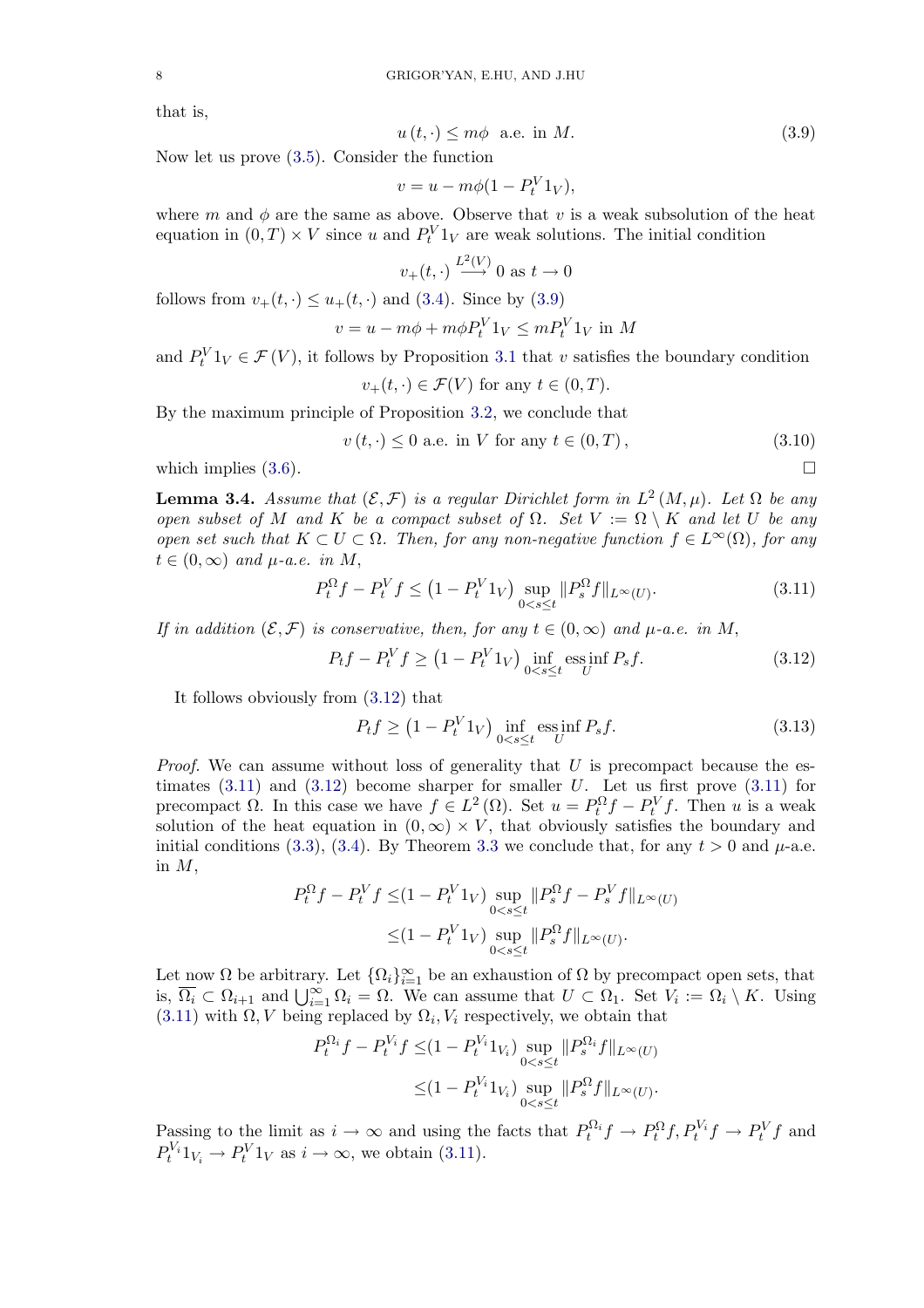<span id="page-8-0"></span>Let us now prove (3.12). Assume without loss of generality, that  $f \leq 1$  in M. Applying (3.11) with  $\Omega = M$  and with f being replaced by  $1-f$ , and using the assumption  $P_t 1 = 1$ , we obtain

$$
(1 - P_t^V 1_V) - P_t f + P_t^V f = P_t (1 - f) - P_t^V (1 - f)
$$
  
\n
$$
\leq (1 - P_t^V 1_V) \sup_{0 < s \leq t} ||1 - P_s f||_{L^{\infty}(U)}
$$
  
\n
$$
= (1 - P_t^V 1_V) \left(1 - \inf_{0 < s \leq t} \underset{z \in U}{\text{ess inf}} P_s f(z)\right),
$$
  
\nwhence (3.12) follows.

Corollary 3.5. Assume that  $(\mathcal{E}, \mathcal{F})$  is a regular conservative Dirichlet form in  $L^2$ . Let  $U, W \subset M$  be any two open sets and K be a compact set such that  $K \subset U \subset W$ . Then, for any  $t > 0$  $t > 0$  $t > 0$  we have  $\mu$ -a.e. in M

$$
P_t 1_W \ge \left(1 - P_t^{K^c} 1_{K^c}\right) \inf_{0 < s \le t} \operatorname{ess\,inf}_{U} P_s^W 1_W. \tag{3.14}
$$

*Proof.* Indeed, it follows from (3.13) with  $V = K^c$  and  $f = 1_W$  that

$$
P_t 1_W \ge (1 - P_t^V 1_V) \inf_{0 < s \le t} \operatorname{ess\,inf}_{U} P_s 1_W
$$
\n
$$
\ge (1 - P_t^{K^c} 1_{K^c}) \inf_{0 < s \le t} \operatorname{ess\,inf}_{U} P_s^W 1_W,
$$

which was to be proved.  $\square$ 

#### 4. Heat kernel estimates

In this section, we will prove Theorems 2.8, 2.9 and 4.13. Before that, we will derive in Theorem 4.8 a lower bound of the heat kernel under conditions  $(S)$  and  $(NLE)$  for a general jump kernel, which is of an independent interest. The proof employs the key inequality (3.14) obtained above.

# 4.1. Three [Lem](#page-13-0)mas.

**Lemma 4.1.** Assume that  $(\mathcal{E}, \mathcal{F})$  is a regular Dirichlet form in  $L^2(M, \mu)$ . Let  $\Omega$  be any open subset of M. Let  $f \in L^1 \cap L^2(M)$  be non-negative and let  $\phi \in \mathcal{F}$  be such that  $0 \leq \phi \leq 1$  in M and  $\phi = 0$  in  $\Omega$ . Then, for any  $t > 0$ ,

$$
(1 - P_t^{\Omega} 1_{\Omega}, f) \ge -\int_0^t \mathcal{E}(\phi, P_s^{\Omega} f) ds.
$$
 (4.1)

**Remark 4.2.** The inequality (4.1) is non-trivial only if the jump part of  $\mathcal E$  does not vanish, since otherwise  $\mathcal{E}(\phi, P_s^{\Omega} f) = 0$ .

*Proof.* Consider the following function for all  $t > 0$ :

$$
F(t) := \left(1 - P_t^{\Omega} 1_{\Omega}, f\right).
$$

Since  $f \geq 0$ , we have  $F(t) \geq 0$  for any  $t > 0$  and, for all  $t, s > 0$ ,

$$
F(t+s) - F(s) = (P_s^{\Omega}1_{\Omega} - P_{t+s}^{\Omega}1_{\Omega}, f) = (1 - P_t^{\Omega}1_{\Omega}, P_s^{\Omega}f) \ge 0.
$$

Hence,  $F(0) := \lim_{t \to 0+} F(t) \ge 0$  and the derivative  $F'$  of F exists almost everywhere on  $(0, \infty)$ . We claim that, for Lebesgue-almost all  $s > 0$ ,

$$
F'(s) \ge -\mathcal{E}(\phi, P_s^{\Omega} f). \tag{4.2}
$$

Indeed, by the symmetry of  $P_s^{\Omega} - P_{t+s}^{\Omega}$ , we have

$$
F(t+s) - F(s) = \left(1, P_s^{\Omega} f - P_{t+s}^{\Omega} f\right),
$$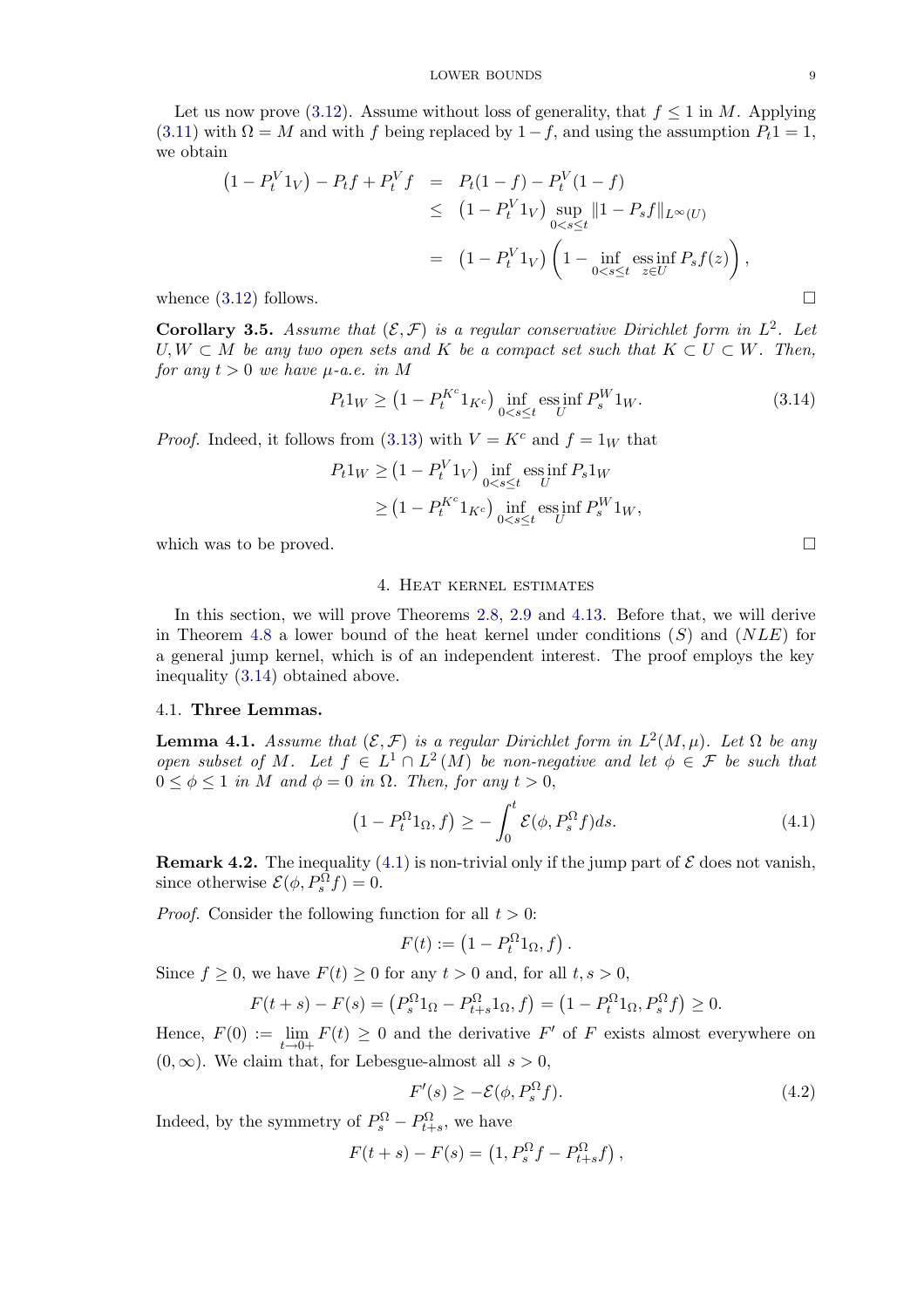<span id="page-9-0"></span>and, since  $\phi = 0$  in  $\Omega$  and  $0 \le \phi \le 1$ ,

$$
F(t+s) - F(s) = (1 - \phi, P_s^{\Omega} f - P_{t+s}^{\Omega} f)
$$
  
\n
$$
\geq (1 - \phi, P_s^{\Omega} f - P_t P_s^{\Omega} f)
$$
  
\n
$$
= (1, P_s^{\Omega} f - P_t P_s^{\Omega} f) - (\phi, P_s^{\Omega} f - P_t P_s^{\Omega} f)
$$
  
\n
$$
= (1 - P_t 1, P_s^{\Omega} f) - (\phi, P_s^{\Omega} f - P_t P_s^{\Omega} f)
$$
  
\n
$$
\geq - (\phi, P_s^{\Omega} f - P_t P_s^{\Omega} f).
$$

Since  $\phi$ ,  $P_s^{\Omega} f \in \mathcal{F}$ , dividing this inequality by t and letting  $t \to 0$ , we obtain, for Lebesguealmost all  $s > 0$ , that

$$
F'(s) = \lim_{t \to 0} \frac{1}{t} \left( F(t+s) - F(s) \right) \ge - \lim_{t \to 0} \frac{1}{t} \left( \phi, P_s^{\Omega} f - P_t P_s^{\Omega} f \right) = -\mathcal{E}(\phi, P_s^{\Omega} f),
$$

thus proving (4.2). It follows that, for any  $t > 0$ ,

$$
F(t) \ge F(t) - F(0) \ge \int_0^t F'(s)ds \ge \int_0^t -\mathcal{E}(\phi, P_s^{\Omega} f)ds,
$$

which finishes [the](#page-8-0) proof.  $\Box$ 

**Lemma 4.3.** Let functions  $f, g \in \mathcal{F}$  have disjoint supports  $F = \text{supp } f$  and  $G = \text{supp } g$ . Then

$$
\mathcal{E}(f,g) = -2 \int_F \int_G f(x)g(y)J(x,y)d\mu(y)d\mu(x).
$$

*Proof.* Clearly,  $\mathcal{E}^{(L)}(f,g) = 0$  and  $\mathcal{E}^{(K)}(f,g) = 0$  so that

$$
\mathcal{E}(f,g) = \mathcal{E}^{(J)}(f,g)
$$
  
= 
$$
\int\int_{M\times M} (f(x) - f(y)) (g(x) - g(y)) J(x,y) d\mu(y) d\mu(x)
$$
  
= 
$$
\int_{F^c \times F} + \int_{F \times F^c} + \int_{F \times F} + \int_{F^c \times F^c} \cdots
$$
  
= 
$$
2 \int_F \int_{F^c} (f(x) - f(y)) (g(x) - g(y)) J(x,y) d\mu(y) d\mu(x)
$$
  
= 
$$
-2 \int_F \int_G f(x)g(y) J(x,y) d\mu(y) d\mu(x).
$$

**Lemma 4.4.** Assume that  $(\mathcal{E}, \mathcal{F})$  is a regular Dirichlet form in  $L^2(M, \mu)$  with a jump kernel J. Let  $x_0, y_0$  be two points in M and  $r > 0$  be such that the closed balls  $\overline{B(x_0,r)}$ and  $\overline{B(y_0,r)}$  are disjoint, and  $\Omega \subset M$  be an open subset of  $B(y_0,r)$ . Set  $U = B(x_0,r)$ and  $V = M \setminus \overline{\Omega}$  (see Fig. 2). Then, for any  $t > 0$  and for any non-negative function  $f \in L^1 \cap L^2(M)$ ,

$$
(1 - P_t^V 1_V, f) \ge 2\mu(\Omega) \underset{x \in U, y \in \Omega}{\text{ess inf}} J(x, y) \int_0^t (f, P_s^V 1_U) ds. \tag{4.3}
$$

If in addition the condition (S) is satisfied, then, for any  $t > 0$  such that  $t^{1/\beta} \leq \delta r$ ,

$$
1 - P_t^V 1_V \ge 2\varepsilon t \cdot \mu(\Omega) \underset{x \in U, y \in \Omega}{\text{ess inf}} J(x, y) \quad \mu\text{-}a.e. \text{ in } B(x_0, r/4), \tag{4.4}
$$

where  $\delta, \varepsilon$  are the constants from the condition  $(S)$ .

 $\Box$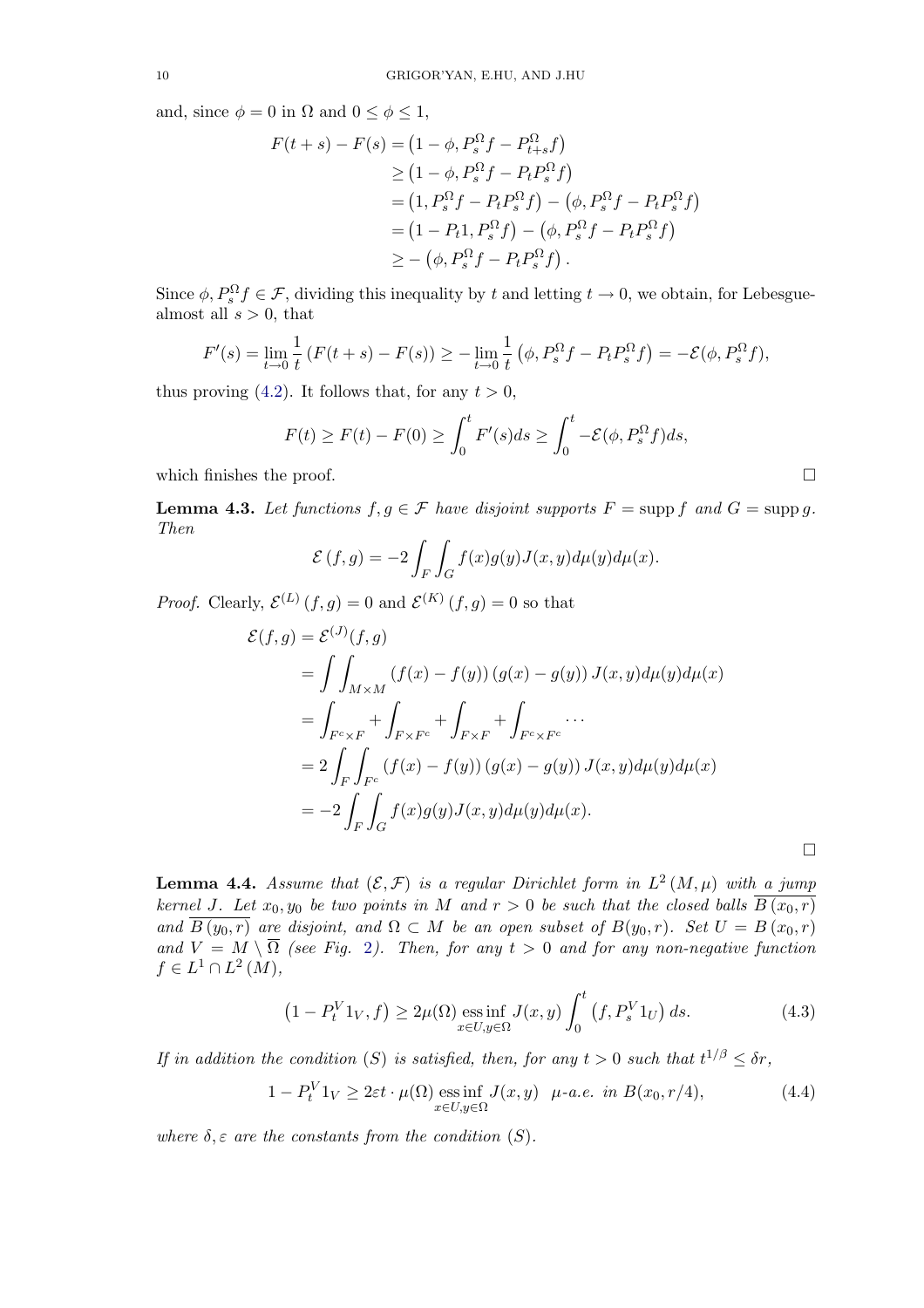<span id="page-10-0"></span>

FIGURE 2. Sets  $U$  and  $V$ 

*Proof.* Let  $\phi \in \text{cutoff}(K, \Omega)$  where K is a precompact subset of  $\Omega$ . Using (4.1) (with  $\Omega = V$  and noticing that  $\phi = 0$  in V, we obtain

$$
(1 - P_t^V 1_V, f) \ge \int_0^t -\mathcal{E}(\phi, P_s^V f) ds. \tag{4.5}
$$

Since  $P_s^V f$  is supported in  $\overline{V} = \Omega^c$  and  $\phi$  is supported in  $\Omega$ , we obtain by Lemma 4.3

$$
-\mathcal{E}(\phi, P_s^V f) = 2 \int_{\overline{V}} \int_{\Omega} P_s^V f(x) \phi(y) J(x, y) d\mu(y) d\mu(x)
$$
  
\n
$$
\geq 2 \int_{U} \int_{\Omega} P_s^V f(x) \phi(y) J(x, y) d\mu(y) d\mu(x)
$$
  
\n
$$
\geq 2 \underset{x \in U, y \in \Omega}{\text{ess inf}} J(x, y) (P_s^V f, 1_U) ||\phi||_{L^1}
$$
  
\n
$$
= 2 \underset{x \in U, y \in \Omega}{\text{ess inf}} J(x, y) (f, P_s^V 1_U) ||\phi||_{L^1}. \tag{4.6}
$$

Allowing K to exhaust  $\Omega$  so that  $\|\phi\|_{L^1} \to \mu(\Omega)$  and substituting this into (4.5), we obtain  $(4.3).$ 

Let now (S) be satisfied. Assuming that  $t^{1/\beta} \leq \delta r$ , we obtain by (S) that, for any  $0 < s \leq t$ ,

$$
P_s^V 1_U \ge P_s^U 1_U \ge \varepsilon \qquad \mu\text{-a.e. in } \frac{1}{4}U
$$

whence

$$
(f, P_s^V 1_U) \ge \varepsilon \int_{\frac{1}{4}U} f d\mu.
$$

Substituting into (4.3), we obtain

$$
(1 - P_t^V 1_V, f) \ge 2\mu(\Omega) \underset{x \in U, y \in \Omega}{\text{ess inf }} J(x, y) \, \varepsilon t \int_{\frac{1}{4}U} f d\mu,
$$

whence  $(4.4)$  follo[ws](#page-9-0) [b](#page-9-0)ecause f is arbitrary.

Note that in the setting of Lemma 4.4 we do not assume that balls have finite measure. Hence, in the right hand sides of (4.3) and (4.4) we may have expression of the form  $\infty \cdot 0$ that is a[lway](#page-9-0)s set to be 0.

4.2. Condition  $(S)$  and conservat[ive](#page-9-0)ness. The main result of this section is Lemma 4.6. However, we start with exist[enc](#page-9-0)e of cu[toff](#page-9-0) functions as in the next statement. Note that in this section we work with arbitrary regular Dirichlet forms.

For any set  $A \subset M$  and any  $r > 0$ , define its r-neighborhood by

$$
A^r:=\{y\in M: d(x,y)
$$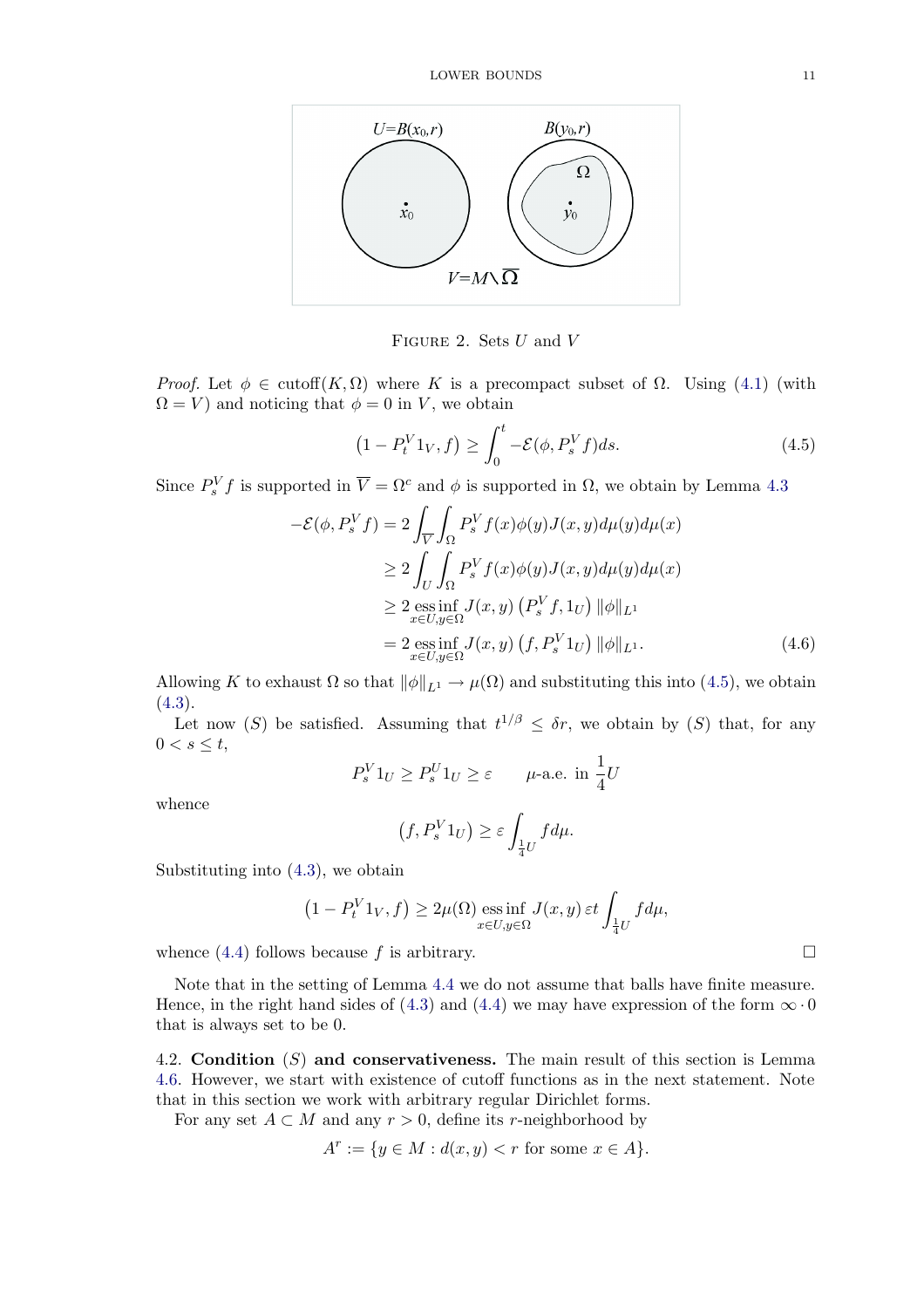<span id="page-11-0"></span>**Lemma 4.5.** Let  $(\mathcal{E}, \mathcal{F})$  be a regular Dirichlet form on  $L^2(M, \mu)$ . Assume that any metric ball in  $(M, d)$  has a finite measure. Assume also that  $(S)$  is satisfied. Then, for any bounded measurable set  $A \subset M$  and for any  $r > 0$ , the set cutoff $(A, A<sup>r</sup>)$  of cutoff functions of the couple  $(A, A^r)$  is non-empty.

*Proof.* The idea of the proof follows from [1, Lemma 5.4]. It suffices to prove the claim for small r, say, for  $r < \overline{R}$ . Let  $\lambda = r^{-\beta}$  and  $\Omega = A^r$ . By the assumption of the finiteness of measure of all balls, we have  $1_{\Omega} \in L^2$ . Hence, by [15, Theorem 4.4.1],

$$
h := G_{\lambda}^{\Omega} 1_{\Omega} = \int_0^{\infty} e^{-\lambda t} P_t^{\Omega} 1_{\Omega} dt \in \mathcal{F}(\Omega),
$$

where  $G_{\lambda}^{\Omega}$  is the resolvent operator corresponding to  $(\mathcal{E}, \mathcal{F}(\Omega))$  $(\mathcal{E}, \mathcal{F}(\Omega))$  $(\mathcal{E}, \mathcal{F}(\Omega))$ . We will construct a function  $\phi \in \text{cutoff}(A, \Omega)$  by using the function h.

Fix some  $x \in A$  and consider the ball  $B := B(x, r)$ . Since  $B \subset \Omega$ , we have by  $(S)$  that, for all  $0 < t \leq (\delta r)^{\beta}$ ,

$$
P_t^{\Omega}1_{\Omega} \ge P_t^B1_B \ge \varepsilon \quad \text{\textmu-a.e. in } \frac{1}{4}B.
$$

Hence, for any  $0 \le f \in L^1 \cap L^2(\frac{1}{4}B)$ , we obtain

 $\phi$ 

$$
(h, f) \ge \int_0^{(\delta r)^\beta} e^{-\lambda t} (P_t^B 1_B, f) dt \ge \varepsilon \|f\|_{L^1} \int_0^{(\delta r)^\beta} e^{-r^{-\beta t}} dt \ge c^{-1} r^\beta \|f\|_{L^1},
$$

where  $c = (\varepsilon \delta^{\beta} e^{-\delta^{\beta}})^{-1}$ . Since A can be covered by at most countable family of the balls like  $\frac{1}{4}B$ , we obtain that

$$
h \ge c^{-1}r^{\beta}, \quad \mu\text{-a.e. in } A.
$$

Finally, we obtain a cutoff function

$$
:= 1 \wedge \frac{ch}{r^{\beta}} \in \text{cutoff}(A, \Omega).
$$

**Lemma 4.6.** Let  $(\mathcal{E}, \mathcal{F})$  be a regular Dirichlet form without killing part. Assume that any metric ball in  $(M, d)$  has a finite measure. Assume also that  $(S)$  is satisfied. Then the Dirichlet form  $(\mathcal{E}, \mathcal{F})$  is conservative.

Proof. Set

$$
T:=\left(\delta\left(\overline{R}\wedge 1\right)/2\right)^{\beta}
$$

and let us prove that, for any ball  $\Omega$  in M of radius  $R > \overline{R} \wedge 1$  and for any  $t \leq T$ ,

$$
P_t 1_{\Omega} \ge \varepsilon, \quad \mu\text{-a.e. in } \frac{1}{4}\Omega,\tag{4.7}
$$

where  $\varepsilon > 0$  is the same as in (S). Consequently, we obtain that  $P_t 1 \geq \varepsilon$   $\mu$ -a.e. on M for all  $t \in (0, T)$ .

If  $R < \overline{R}$  then (4.7) holds just by (S). Assume further that  $R \geq \overline{R}$ ; in particular, in this case  $\overline{R} < \infty$ . Set  $r = \frac{1}{2}\overline{R}$ . Then, for any ball  $B = B(x, r)$  for all  $t^{1/\beta} \leq \delta r$ , we have by  $(S)$ 

$$
P_t^B 1_B \ge \varepsilon
$$
  $\mu$ -a.e. in  $\frac{1}{4}B$ .

In particular, this holds for all  $t \leq T$ . Applying this inequality to any  $B(x,r)$  with  $x \in \frac{1}{4}\Omega$ and noticing that  $B \subset \Omega$  we obtain

$$
P_t 1_\Omega \ge P_t^B 1_B \ge \varepsilon \quad \text{\textmu-a.e. in } \frac{1}{4}B.
$$

Since balls of type  $\frac{1}{4}B$  cover all  $\frac{1}{4}\Omega$ , we obtain (4.7).

The rest of the proof is divided into two cases.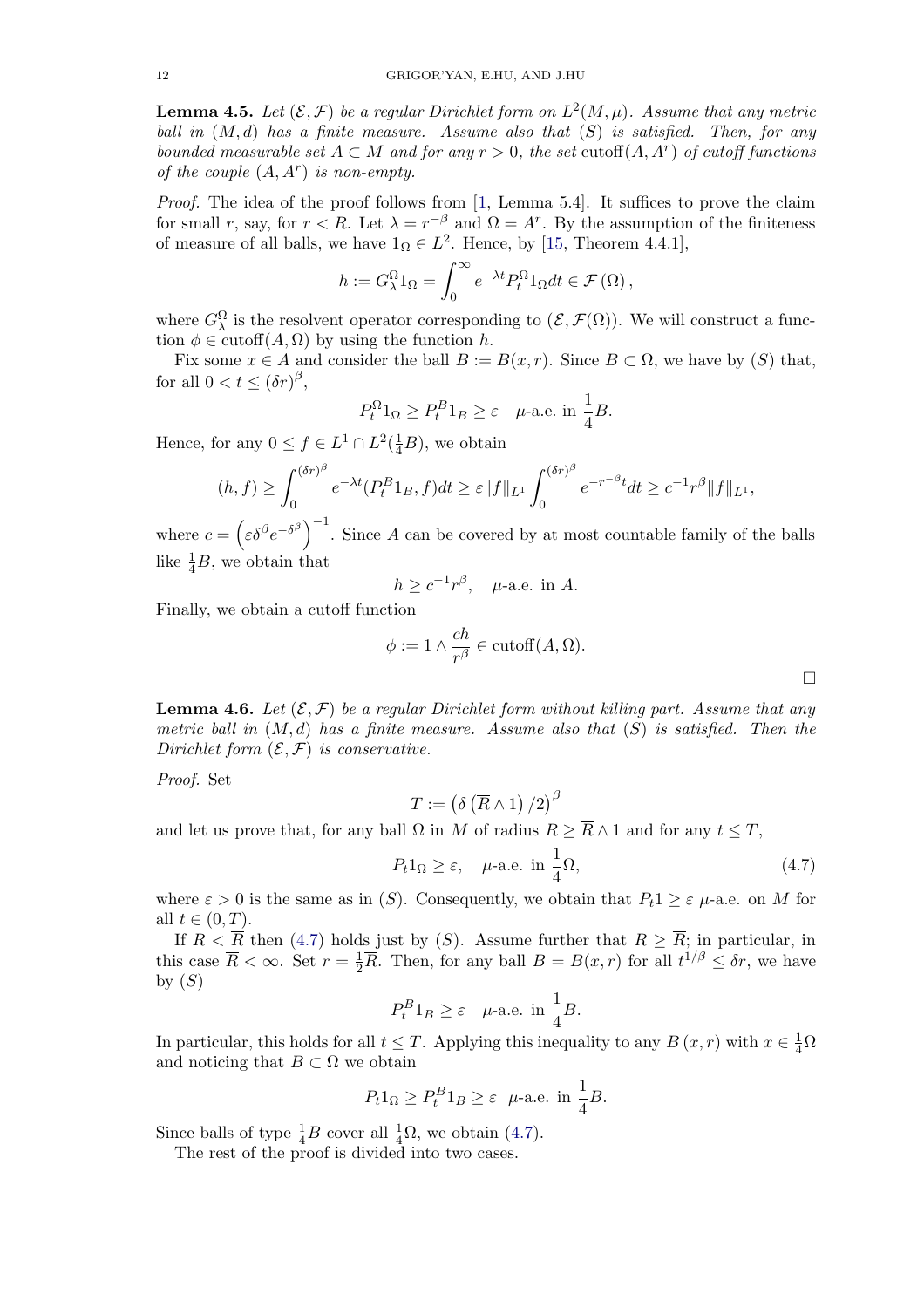<span id="page-12-0"></span>**Case 1:** diam  $M < \infty$ . In this case, M coincides with some ball and, hence,  $\mu(M) < \infty$ and  $1 \in L^2(M)$ . Consequently, we have  $P_t 1 \in \mathcal{F}$  for  $t > 0$ . Since  $P_t 1 \geq \varepsilon$  for all  $t \in (0, T)$ , we obtain

$$
1 = 1 \wedge \frac{P_t 1}{\varepsilon} \in \mathcal{F}.
$$

Since  $\mathcal E$  has no killing term, we obtain

$$
\mathcal{E}(1,1)=0.
$$

Therefore, by [15, (iii)⇒(i) of Theorem 1.6.3, p.58], the Dirichlet form  $(\mathcal{E}, \mathcal{F})$  is recurrent and then, by [15, Lemma 1.6.5, p.56], the Dirichlet form  $(\mathcal{E}, \mathcal{F})$  is conservative.

Case 2: diam $M = \infty$ .

Fix a point  $x_0 \in M$ , some  $r > 0$  and set  $U = B(x_0, r)$ . We will prove that, for all  $t \in (0, T),$ 

$$
\frac{P_t 1 - \varepsilon}{1 - \varepsilon} \ge P_t^U 1_U,\tag{4.8}
$$

where  $\varepsilon$  is the constant from (4.7). Indeed, if (4.8) is known already, then passing to the limit as  $r \to \infty$  we will obtain

$$
\frac{P_t 1 - \varepsilon}{1 - \varepsilon} \ge P_t 1,
$$

which implies that  $P_t 1 \geq 1$  [and,](#page-11-0) hence,  $P_t 1 = 1$  for all  $t \in (0, T)$ . By the semigroup property, we conclude that  $P_t1 = 1$  for all  $t > 0$ .

In order to prove (4.8), choose  $R > r$  and set  $B_R := B(x_0, R)$  and  $\Omega := B_{8R}$ . By Lemma 4.5, there is a function  $\phi \in \text{cutoff}(B_R, B_{2R})$ . Consider the function

$$
u := P_t^U 1_U - \frac{P_t 1_\Omega - \varepsilon \phi}{1 - \varepsilon} \tag{4.9}
$$

[and](#page-11-0) obtain an upper bound for the  $L^2$ -norm of  $u_+$ . Our argument is motivated by the proof of [21, Propostion 5.2].

We have the following facts.

(1) By hypothesis, we have  $\mu(\Omega) < \infty$  and, hence,  $1_U, 1_\Omega \in L^2$ . Then the functions  $P_t 1_\Omega$  and  $P_t^U 1_U$  are weak solutions to the heat equation in  $\mathbb{R}_+ \times U$ , which implies t[hat](#page-24-0), for all  $\psi \in \mathcal{F}(U)$ ,

$$
(\partial_t u, \psi) + \mathcal{E}(u, \psi) = \frac{\varepsilon}{1 - \varepsilon} \mathcal{E}(\phi, \psi)
$$
\n(4.10)

 $(cf. (3.2)).$ 

(2) Since  $\phi \le 1$ , we obtain by (4.7) that in  $\frac{1}{4}\Omega = B_{2R}$ 

$$
P_t 1_{\Omega} \geq \varepsilon \phi.
$$

Since  $\phi = 0$  outside  $B_{2R}$ , we see that this inequality holds on M. Consequently,  $u \leq P_t^U 1_U$  and, by Proposi[tion](#page-11-0) 3.1,  $u_+ \in \mathcal{F}(U)$ .

(3) By the strong continuity of  $P_t 1_\Omega$  and  $P_t^U 1_U$  in t, we obtain,

$$
P_t 1_{\Omega} \xrightarrow{L^2} 1_{\Omega}
$$
 and  $P_t^U 1_U \xrightarrow{L^2} 1_U$ , as  $t \to 0$ .

Hence, by the definiti[o](#page-5-0)n of  $u$ , [we](#page-5-0) obtain

$$
u(t, \cdot) \xrightarrow{L^2(U)} 0
$$
 as  $t \to 0$ .

Therefore, we can apply Lemma 6.1 with  $f = \frac{\varepsilon}{1-\varepsilon} \phi$  and obtain that

$$
||u_+(t,\cdot)||_{L^2(U)} \le \frac{2\varepsilon}{1-\varepsilon} \int_0^t \mathcal{E}(\phi, u_+(s,\cdot))ds. \tag{4.11}
$$

Fix s > 0 and denote for simplic[ity](#page-22-0)  $v = u_+(s, \cdot)$ . In order to estimate  $\mathcal{E}(\phi, v)$ , observe that  $\phi = 1$  on  $B_R$  while  $v \in \mathcal{F}(U)$  and, hence, supp  $v \subset \overline{U}$ . Therefore, for the strongly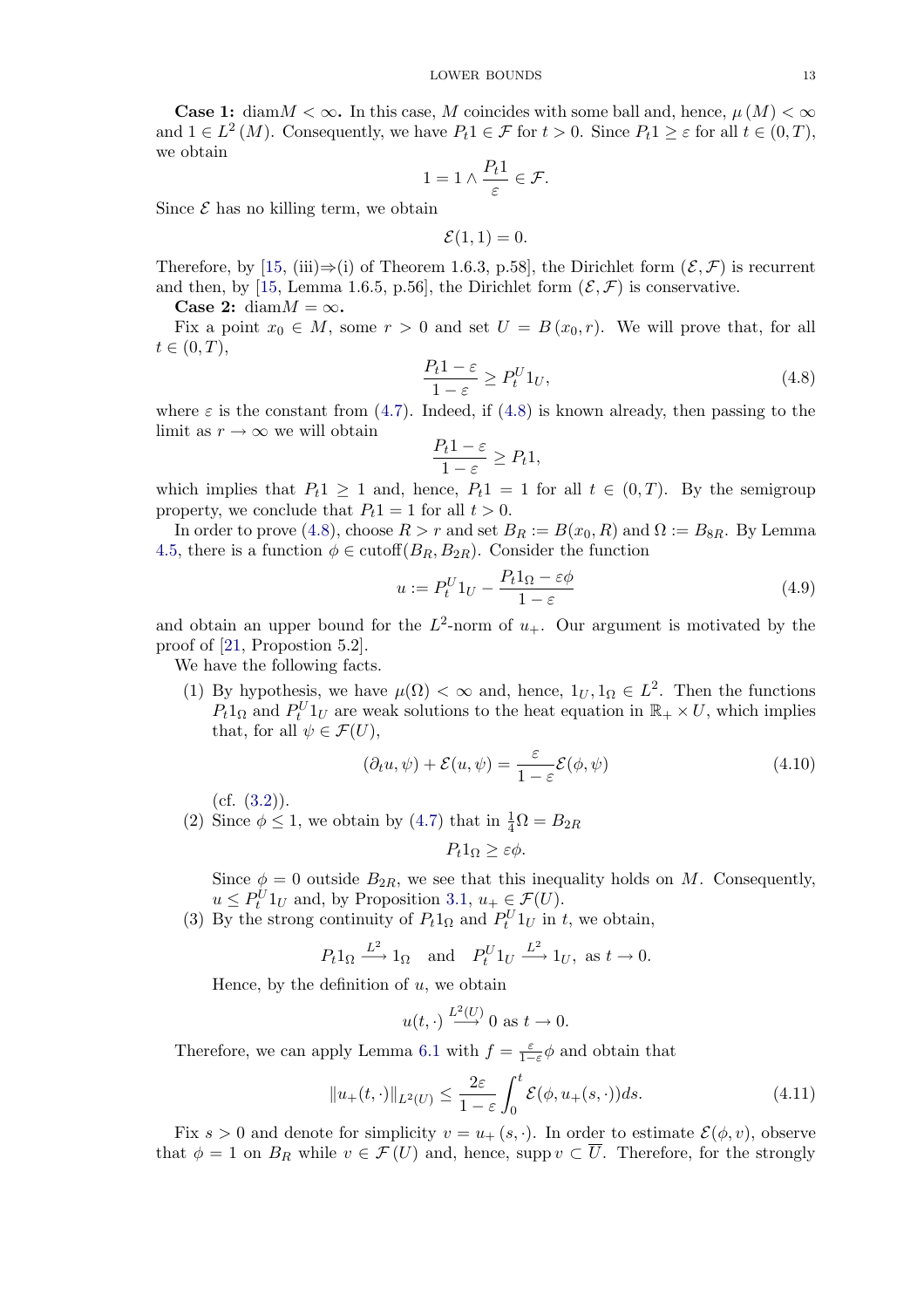<span id="page-13-0"></span>local part  $\mathcal{E}^{(L)}$  of  $\mathcal{E}$ , we have  $\mathcal{E}^{(L)}(\phi, v) = 0$ . For the jump part  $\mathcal{E}^{(J)}$  with the jump measure j, we obtain using that  $\phi = 1$  on  $B_R$ ,  $v = 0$  on  $U^c$ ,  $v \le 1$  and  $U \subset B_R$ , we obtain

$$
\mathcal{E}^{(J)}(\phi, v) = \int_{M \times M} (\phi(x) - \phi(y))(v(x) - v(y))dj (x, y)
$$
  
= 
$$
\left(\int_{U^c \times U} + \int_{U \times U^c} \right) (\phi(x) - \phi(y))(v(x) - v(y))dj (x, y)
$$
  
= 
$$
2 \int_{U \times U^c} (\phi(x) - \phi(y))(v(x) - v(y))dj (x, y)
$$
  
= 
$$
2 \int_{U \times U^c} (1 - \phi(y))v(x)dj (x, y)
$$
  

$$
\leq 2 \int_{U \times B_R^c} (1 - \phi(y))dj (x, y) \leq 2j(U, B_R^c).
$$

Since  $\mathcal E$  has no killing part, we obtain

$$
\mathcal{E}(\phi, u_+(s,\cdot)) \leq 2j\left( U, B^c_R \right).
$$

Substituting into (4.11), we obtain

$$
||u_{+}(t,\cdot)||_{L^{2}(U)} \leq \frac{4\varepsilon t}{1-\varepsilon}j(U,B_{R}^{c}).
$$
\n(4.12)

Let us make sure [that](#page-12-0) the measure  $j(U, B_R^c)$  is finite. By Lemma 4.5, there is  $\eta \in \mathbb{R}$ cutoff $(U, B_R)$ . Then we have

$$
\mathcal{E}(\eta, \eta) = \mathcal{E}^{(L)}(\eta, \eta) + \mathcal{E}^{(J)}(\eta, \eta)
$$
  
\n
$$
\geq \int_{U \times B_R^c} (\eta(x) - \eta(y))^2 \, dj(x, y) \geq j(U, B_R^c),
$$

in particular,  $j(U, B_R^c) < \infty$ . Hence, we obtain that

$$
j(U, B_R^c) \to 0
$$
 as  $R \to \infty$ .

Substituting into  $(4.12)$ , using the definition  $(4.9)$  of u and Fatou's lemma, we obtain

$$
\left\| \left( P_t^U 1_U - \frac{P_t 1 - \varepsilon}{1 - \varepsilon} \right)_+ \right\|_{L^2} = 0,
$$

which is equivalent to (4.8).

Remark 4.7. The above proof works also in the following situation. Assume that cutoff( $B_R, B_{2R}$ ) is non-empty for all  $R > 0$  and that  $(V > 0)$  and  $(NLE)$  hold. The latter two conditions imp[ly t](#page-12-0)rivially (4.7). Hence, applying the above argument, we also obtain that  $(\mathcal{E}, \mathcal{F})$  is conservative.

4.3. Lower bounds of the heat kernel. We now estimate the heat kernel from below by using conditions  $(S)$  and  $(NLE)$ [.](#page-11-0)

**Theorem 4.8.** Assume that  $(\mathcal{E}, \mathcal{F})$  is a regular Dirichlet form in  $L^2$  with a jump kernel J, and that conditions (S) and (NLE) hold. Then there exist constants  $c_1 > 0$  and  $0 < c_2 < 1$ such that, for all  $t \in (0, \overline{R}^{\beta})$  and for  $\mu$ -almost all  $x, y \in M$ ,

$$
p_t(x,y) \ge \frac{c_1}{t^{\alpha/\beta}} (\{t\mu(B(y,c_2 t^{1/\beta})) \underset{w \in B(y,c_2 t^{1/\beta})}{\text{ess inf}} J(z,w)\} \wedge 1). \tag{4.13}
$$

*Proof.* Let  $\delta$  and  $\delta'$  be the constants from conditions (S) and (NLE) respectively. If  $d(x, y) \leq \delta' t^{1/\beta}$ , then (4.13) follows trivially from  $(NLE)$  since the term in parenthesis on the right-hand side of (4.13) is bounded by 1.

$$
\sqcup
$$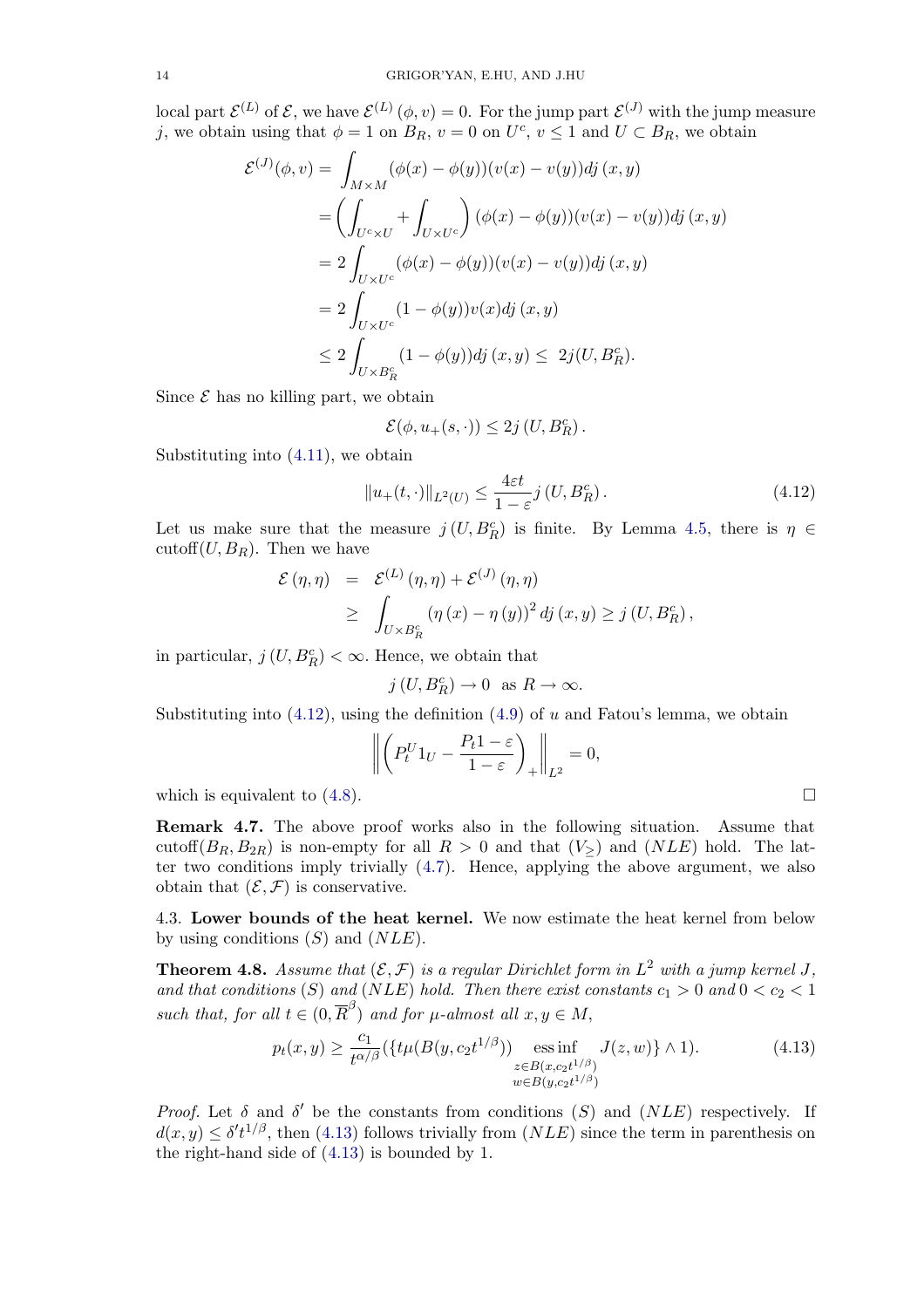<span id="page-14-0"></span>Let us prove (4.13) in the case  $d(x, y) > \delta' t^{1/\beta}$ . Set

$$
\delta_1 = \delta' 2^{-\left(1 + \frac{1}{\beta}\right)} \quad \text{and} \quad \sigma = \min\left(\frac{1}{2}, \left(\frac{\delta \delta_1}{5}\right)^{\beta}\right). \tag{4.14}
$$

Fix  $t > 0$  and t[wo](#page-13-0) [po](#page-13-0)ints  $x_0, y_0 \in M$  such that

$$
d(x_0, y_0) > \delta' t^{1/\beta}.
$$

Set  $r = \delta_1 t^{1/\beta}$  and consider the balls  $B_{x_0} = B(x_0, r)$ ,  $B_{y_0} = B(y_0, r)$ . It follows from (4.14) that  $\delta' > 2\delta_1$  and, hence,  $d(x_0, y_0) > 2r$ . Therefore, the balls  $\overline{B_{x_0}}$  and  $\overline{B_{y_0}}$  are disjoint. It suffices to prove (4.13) for  $\mu$ -a.a.  $x \in \frac{1}{20}B_{x_0}$  and  $y \in \frac{1}{20}B_{y_0}$ , because the set

$$
\left\{(x,y)\in M\times M:d(x,y)>\delta't^{1/\beta}\right\}
$$

can be covered b[y a c](#page-13-0)ountable family of the sets of the type  $\frac{1}{20}B_{x_0} \times \frac{1}{20}B_{y_0}$  where  $x_0, y_0$ are as above.

By the semigroup identity, we have, for  $\mu$ -a.a.  $x \in B_{x_0}, y \in B_{y_0}$ ,

$$
p_t(x,y) = \int_M p_{\sigma t}(x,z)p_{(1-\sigma)t}(z,y)d\mu(z) \ge \int_{B_{y_0}} p_{\sigma t}(x,z)p_{(1-\sigma)t}(z,y)d\mu(z)
$$
  
\n
$$
\ge \underset{y',z \in B_{y_0}}{\text{ess inf}} p_{(1-\sigma)t}(z,y') \int_{B_{y_0}} p_{\sigma t}(x,z)d\mu(z)
$$
  
\n
$$
= \underset{y',z \in B_{y_0}}{\text{ess inf}} p_{(1-\sigma)t}(z,y') \cdot P_{\sigma t}1_{B_{y_0}}(x). \tag{4.15}
$$

We have  $d(y', z) < 2r = 2\delta_1 t^{1/\beta}$ . Since by (4.14)  $\sigma \le \frac{1}{2}$  and

$$
2\delta_1 = \delta' 2^{-1/\beta} \le \delta' (1 - \sigma)^{1/\beta},\tag{4.16}
$$

we obtain

$$
d\left(y',z\right) < \delta'((1-\sigma)t)^{1/\beta}.
$$

By  $(NLE)$ , we obtain, for  $\mu$ -a.a.  $y', z \in B_{y_0}$ , that

$$
p_{(1-\sigma)t}(z, y') \ge c't^{-\alpha/\beta},
$$

where  $c' = c (1 - \sigma)^{-\alpha/\beta}$ . It follows from (4.15) that, for  $\mu$ -a.a.  $x \in B_{x_0}$  and  $y \in B_{y_0}$ ,

$$
p_t(x, y) \ge c' t^{-\alpha/\beta} P_{\sigma t} 1_{B_{y_0}}(x).
$$
\n(4.17)

We estimate  $P_{\sigma t}1_{B_{y_0}}(x)$  from below by means of the condition (S). Let  $\Omega$  be a precompact open subset of  $\frac{1}{5}B_{y_0}$ . Since by Lemma 4.6, the Dirichlet form  $(\mathcal{E}, \mathcal{F})$  is conservative, we can apply Corollary 3.5. Using (3.14) with  $W = B_{y_0}$ ,  $U = \frac{1}{4}B_{y_0}$  and  $K = \overline{\Omega}$  and with t being replaced by  $\sigma t$ , we obtain, for  $\mu$ -a.a.  $x \in B_{x_0}$ ,

$$
P_{\sigma t} 1_{B_{y_0}}(x) \ge \left(1 - P_{\sigma t}^{K^c} 1_{K^c}(x)\right) \inf_{0 < s \le \sigma t} \operatorname*{ess\,inf}_{\frac{1}{4} B_{y_0}} P_s^{B_{y_0}} 1_{B_{y_0}}.\tag{4.18}
$$

Since by  $(4.14)$ 

$$
\sigma^{1/\beta} \le \frac{1}{5}\delta\delta_1 < \delta\delta_1,\tag{4.19}
$$

we obtain that, for any  $0 < s \leq \sigma t$ ,

$$
s^{1/\beta} \le (\sigma t)^{1/\beta} < \delta \delta_1 t^{1/\beta} = \delta r.
$$

Thus, by condition  $(S)$ ,

$$
\inf_{0 < s \le \sigma t} \operatorname*{ess\,inf}_{\frac{1}{4}B_{y_0}} P_s^{B_{y_0}} 1_{B_{y_0}} \ge \varepsilon. \tag{4.20}
$$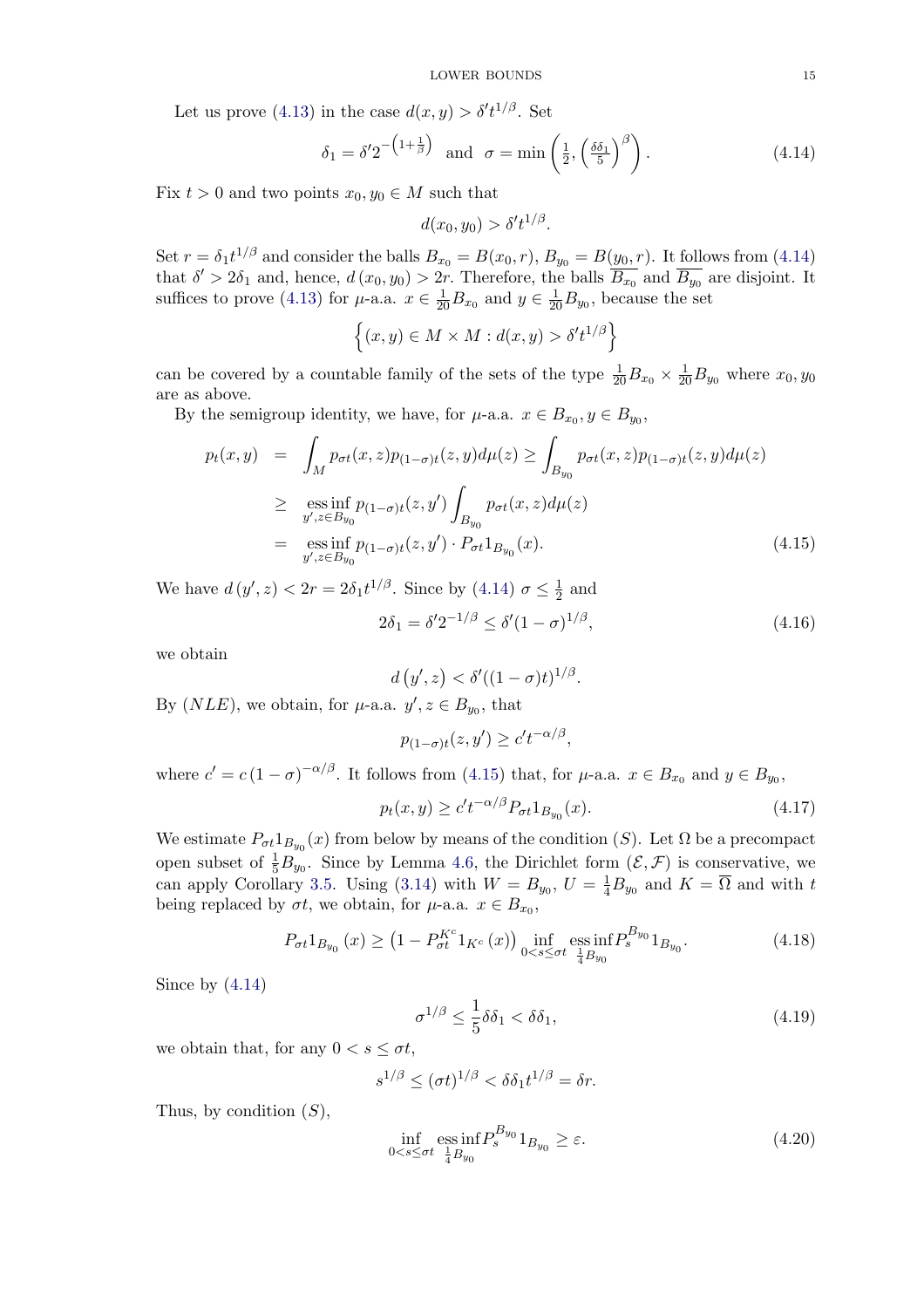In order to estimate  $1 - P_{\sigma t}^{K^c} 1$  let us apply (4.4) for disjoint balls  $\frac{1}{5}B_{x_0}$  and  $\frac{1}{5}B_{y_0}$ . Set  $V = M \setminus \overline{\Omega} = K^c$ . Since by (4.19)

$$
(\sigma t)^{1/\beta} = \sigma^{1/\beta} \frac{r}{\delta_1} \le \delta \frac{r}{5},
$$

we can apply (4.4) with t a[nd](#page-14-0) r being replaced by  $\sigma t$  and  $r/5$ . We obtain, for  $\mu$ -a.a.  $x \in \frac{1}{20}B_{x_0},$ 

$$
1 - P_{\sigma t}^V 1_V(x) \ge 2\varepsilon\sigma t \cdot \mu(\Omega) \underset{x' \in \frac{1}{5}B_{x_0}, y' \in \frac{1}{5}B_{y_0}}{\text{ess inf}} J(x', y') \quad . \tag{4.21}
$$

Combining (4.18), (4.20) and (4.21), we obtain, for  $\mu$ -a.a.  $x \in \frac{1}{20}B_{x_0}$ ,

$$
P_{\sigma t}1_{B_{y_0}}(x) \ge 2\varepsilon^2 \sigma t \cdot \mu(\Omega) \underset{x' \in \frac{1}{5}B_{x_0}, y' \in \frac{1}{5}B_{y_0}}{\text{ess inf}} J(x', y').
$$

Substituting [this](#page-14-0) in[to](#page-14-0) [\(4](#page-14-0).17), we obtain that, for  $\mu$ -almost all  $x \in \frac{1}{20}B_{x_0}$  and  $y \in B_{y_0}$ ,

$$
p_t(x,y) \ge c't^{-\alpha/\beta} \cdot 2\varepsilon^2 \sigma t \cdot \mu(\Omega) \underset{x' \in \frac{1}{5}B_{x_0}, y' \in \frac{1}{5}B_{y_0}}{\text{ess inf}} J(x', y'),\tag{4.22}
$$

which finishes the proof of (4.13) by taking  $\Omega \uparrow \frac{1}{5}B_{y_0}$ .

We are now in a position to prove Theorem 2.8.

Proof of Theorem 2.8. The [requ](#page-13-0)ired estimate (2.7) follows from (4.13) when applying the conditions  $(V_{\geq})$  and  $(J_{\geq})$ . Indeed, by  $(V_{\geq})$  we have

$$
\mu(B(y, c_2 t^{1/\beta})) \ge c(c_2 t^{1/\beta})^{\alpha} = c' t^{\alpha/\beta}.
$$

For  $z \in B(x, c_2 t^{1/\beta})$  and  $w \in B(y, c_2 t^{1/\beta})$ , we have

$$
d(z, w) \leq d(z, x) + d(x, y) + d(y, w) \leq 2c_2 t^{1/\beta} + d(x, y)
$$
  
 
$$
\leq ct^{1/\beta} \left(1 + \frac{d(x, y)}{t^{1/\beta}}\right).
$$

By condition  $(J_{\geq})$  we obtain

$$
\operatorname{ess\,inf}_{\substack{z \in B(x,c_2t^{1/\beta}) \\ w \in B(y,c_2t^{1/\beta})}} J(z,w) \ge \operatorname{ess\,inf}_{\substack{z \in B(x,c_2t^{1/\beta}) \\ w \in B(y,c_2t^{1/\beta})}} cd(z,w)^{-(\alpha+\beta)}
$$
\n
$$
\ge c't^{-(\alpha+\beta)/\beta} \left(1 + \frac{d(x,y)}{t^{1/\beta}}\right)^{-(\alpha+\beta)},
$$

whence

$$
t\mu(B(y, c_2t^{1/\beta}))
$$
ess inf <sub>$z \in B(x, c_2t^{1/\beta})$</sub>  $J(z, w) \ge c'' \left(1 + \frac{d(x, y)}{t^{1/\beta}}\right)^{-(\alpha+\beta)}$ .  
\nwe  $y \in B(y, c_2t^{1/\beta})$ 

Substituting into (4.13), we obtain

$$
p_t(x, y) \ge \frac{c}{t^{\alpha/\beta}} \left(1 + \frac{d(x, y)}{t^{1/\beta}}\right)^{-(\alpha+\beta)},
$$

thus proving  $(LE)$ .

$$
\Box
$$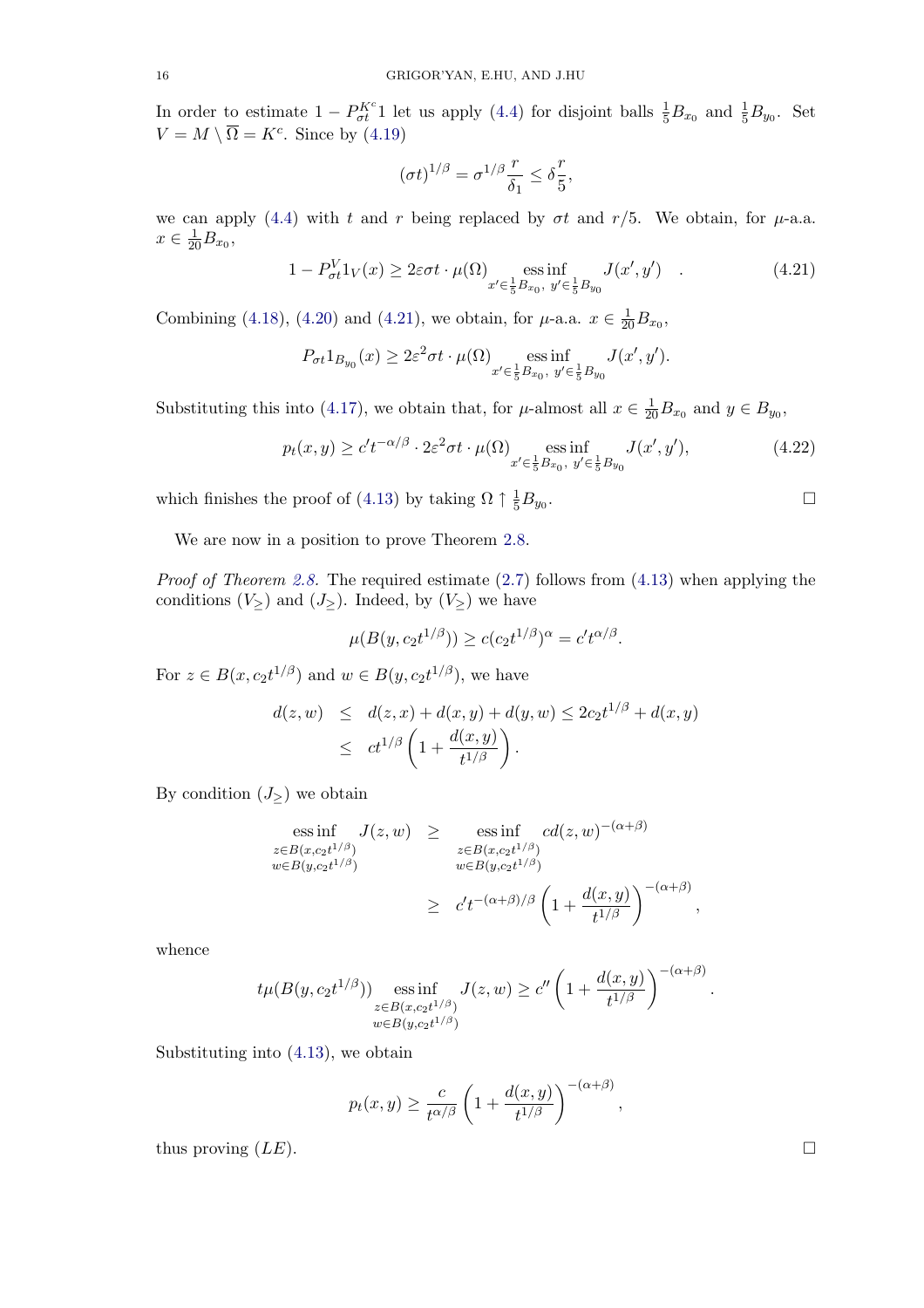<span id="page-16-0"></span>4.4. Proof of Theorem 2.9. We start the proof of Theorem 2.9 with the following lemma.

**Lemma 4.9.** Let  $(\mathcal{E}, \mathcal{F})$  be a regular Dirichlet form in  $L^2$  with a jump kernel J. Then

$$
(LE) \Rightarrow (J_{\ge}) \quad and \quad (UE) \Rightarrow (J_{\le}). \tag{4.23}
$$

*Proof.* Let  $A, B \subset M$  be any two disjoint compact sets. Since  $d(A, B) > 0$ , it follows from  $(LE)$ , that, for all small enough t and for  $\mu$ -a.a.  $x \in A, y \in B$ ,

$$
p_t(x, y) \ge ctd(x, y)^{-(\alpha + \beta)}.
$$

Let  $f, g \in \mathcal{F}$  be any two non-negative functions with supp  $f \subset A$  and supp  $g \subset B$ . By Lemma 4.3 we have

$$
-\mathcal{E}(f,g) = 2 \int_A \int_B f(x)g(y)J(x,y)d\mu(y)d\mu(x).
$$

On the [othe](#page-9-0)r hand, by  $(LE)$ ,

$$
-\mathcal{E}(f,g) = \lim_{t \to 0} \frac{1}{t} (P_t f - f, g) = \lim_{t \to 0} \frac{1}{t} (P_t f, g)
$$
  
\n
$$
= \lim_{t \to 0} \frac{1}{t} \int_A \int_B p_t(x, y) f(x) g(y) d\mu(y) d\mu(x)
$$
  
\n
$$
\geq \liminf_{t \to 0} \frac{1}{t} \int_A \int_B c t d(x, y)^{-(\alpha + \beta)} f(x) g(y) d\mu(y) d\mu(x)
$$
  
\n
$$
= \int_A \int_B c d(x, y)^{-(\alpha + \beta)} f(x) g(y) d\mu(y) d\mu(x),
$$

which implies

$$
\mathop{\int\int}\limits_{A\times B}f(x)g(y)J(x,y)d\mu(y)d\mu(x)\geq \mathop{\int\int}\limits_{A\times B}\frac{c}{2}d(x,y)^{-(\alpha+\beta)}f(x)g(y)d\mu(y)d\mu(x).
$$

Since f, g are arbitrary, the condition  $(J_{\geq})$  follows. The implication  $(UE) \Rightarrow (J_{\leq})$  is proved in the same way.

The latter implication was also proved in [8,  $(a) \Rightarrow (c)$  of Theorem 1.2], however, assuming in addition that  $(\mathcal{E}, \mathcal{F})$  was conservative. Here we have dropped this assumption.

**Lemma 4.10.** Let  $(\mathcal{E}, \mathcal{F})$  be a regular Dirichlet form on  $L^2(M, \mu)$ . Then,

$$
(NLE) + (UE) + (V) \Rightarrow (S). \tag{4.24}
$$

**Remark 4.11.** Assuming that all metric balls in M are precompact and  $(\mathcal{E}, \mathcal{F})$  is conservative, the implication  $(UE) + (V<sub>5</sub>) \Rightarrow (S)$  was proved in [19, (3.6), p.2072] and [17, Theorem 3.1, p.96]. The proof below is motivated by [22, Lemma 6.1].

*Proof.* Let  $B := B(x_0, r) \subset M$  be a ball of radius  $r \in (0, \overline{R})$ . We need to prove that, for some  $\varepsilon, \delta \in (0, 1)$  and for all  $0 < t \leq (\delta r)^{\beta}$ ,

$$
P_t^B 1_B \ge \varepsilon \quad \text{\(\mu-a.e. in } \frac{1}{4}B).
$$

By  $(V_{\leq})$ , we have  $\mu(B) < \infty$ . Hence, by [22, (4.1), p.2626] with  $\Omega = M$ ,  $U = B$ ,  $K = \frac{3}{4}B^{c}$ and  $f = 1_{\frac{1}{2}B}$ , we obtain, for all  $t > 0$ ,

$$
P_t^B 1_{\frac{1}{2}B}(x) \ge P_t 1_{\frac{1}{2}B}(x) - \sup_{0 < s \le t} \| P_s 1_{\frac{1}{2}B} \|_{L^\infty\left(\frac{3}{4}B^c\right)}, \quad \text{for } \mu\text{-a.a. } x \in B. \tag{4.25}
$$

We need to estimate the two terms in the right hand side of the above inequality. Note that, for all  $t < r^{\beta}$  and  $x \in \frac{1}{4}B$ ,

$$
B(x, \frac{1}{4}t^{1/\beta}) \subset \frac{1}{2}B.
$$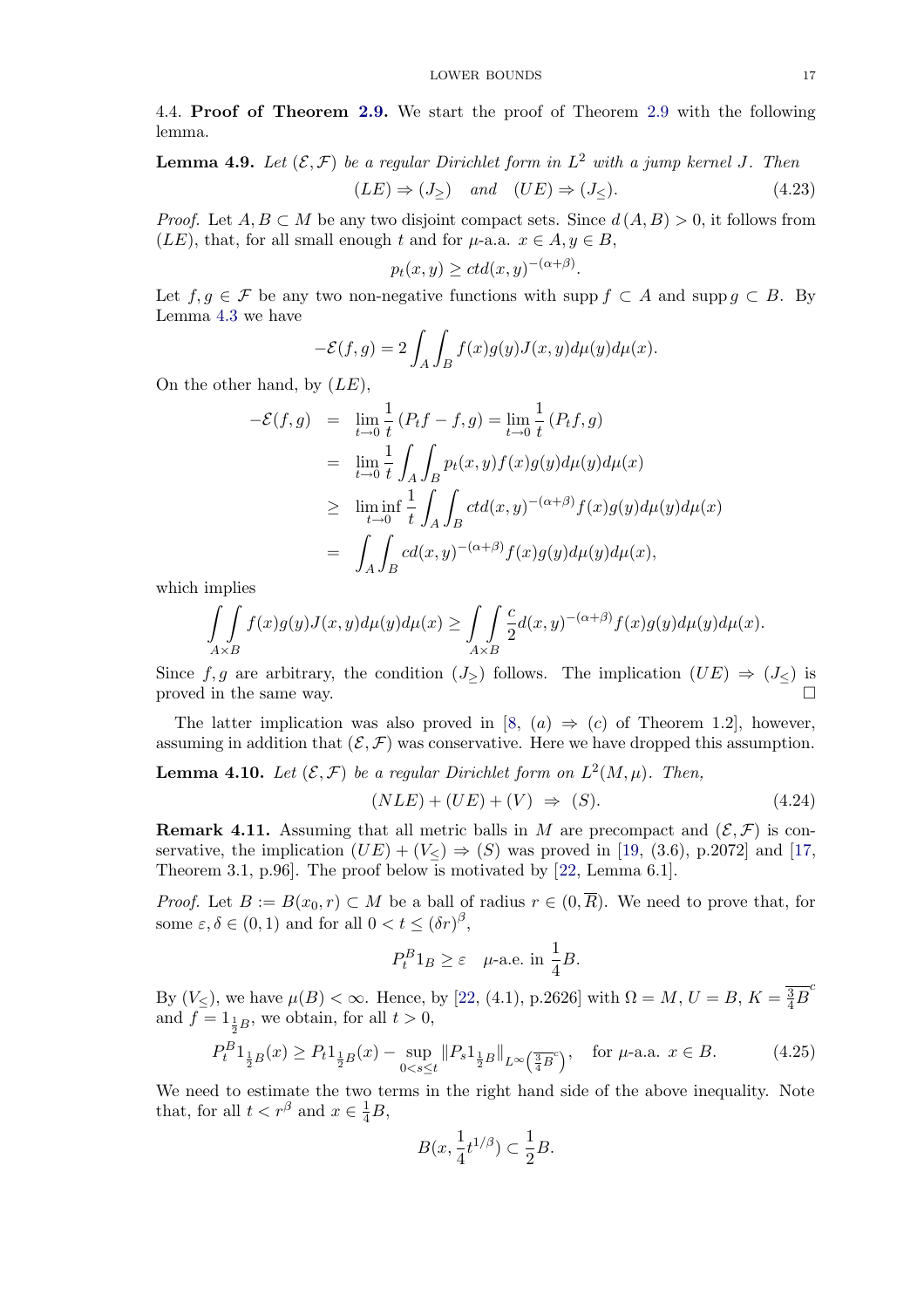By  $(NLE)$ , we have

$$
p_t(x, y) \ge ct^{-\alpha/\beta}
$$

for  $\mu$ -a.e.  $x, y \in M$  such that  $d(x, y) \leq \delta' t^{1/\beta}$ . Setting  $\delta'' = \delta' \wedge \frac{1}{4}$ , we obtain, for all  $t < r^{\beta}$  and  $\mu$ -a.a.  $x \in \frac{1}{4}B$  that

$$
P_t 1_{\frac{1}{2}B}(x) = \int_{\frac{1}{2}B} p_t(x, y) d\mu(y) \ge \int_{B(x, \delta''t^{1/\beta})} p_t(x, y) d\mu(y)
$$
  
 
$$
\ge ct^{-\alpha/\beta} \mu(B(x, \delta''t^{1/\beta})) \ge c_0,
$$
 (4.26)

.

where the constant  $c_0 > 0$  independent of t and x.

On the other hand, we have, for any  $y \in \frac{3}{4}B^c$  and  $z \in \frac{1}{2}B$ ,

$$
d(y, z) \ge d(x_0, y) - d(x_0, z) \ge \frac{r}{4}
$$

Fix some  $\delta \in (0,1)$  to be specified below. For all  $0 < s \le t \le (\delta r)^{\beta}$  and for  $\mu$ -a.a. y and z as above, we obtain by  $(UE)$ 

$$
p_t(y, z) \le \frac{Cs}{d(y, z)^{\alpha + \beta}} \le \frac{Ct}{(r/4)^{\alpha + \beta}} \le \delta^{\beta} \frac{C'}{r^{\alpha}}.
$$

Using  $(V \leq)$ , we obtain for  $\mu$ -a.a.  $y \in \frac{3}{4}B^c$  that

$$
P_s 1_{\frac{1}{2}B}(y) = \int_{\frac{1}{2}B} p_s(y, z) d\mu(z) \leq \delta^{\beta} \frac{C'}{r^{\alpha}} \mu\left(\frac{1}{2}B\right) \leq C'' \delta^{\beta}.
$$

Choosing  $\delta$  small enough, we obtain that

$$
C''\delta^{\beta} \le \frac{1}{2}c_0,
$$

whence it follows that, for all  $t \leq (\delta r)^{\beta}$ ,

$$
\sup_{0 < s \le t} \|P_s 1_{\frac{1}{2}B}\|_{L^\infty\left(\frac{3}{4}B^c\right)} \le \frac{c_0}{2}.
$$

Combining the above inequality, (4.26) and (4.25), we obtain, for all  $r \in (0, \overline{R})$  and  $t \leq (\delta r)^{\beta},$ 

$$
P_t^B 1_{\frac{1}{2}B}(x) \ge c_0 - \frac{c_0}{2} = \frac{c_0}{2}
$$
, for  $\mu$ -a.a.  $x \in \frac{1}{4}B$ ,

which implies  $(S)$ .

Proof of Theorem 2.9. The implication

$$
(V) + (UE) + (LE) \Rightarrow (NLE) + (J) + (S)
$$

follows from Lemmas 4.10 and 4.9 and the trivial implication  $(LE) \Rightarrow (NLE)$ .

Let us prove th[e op](#page-4-0)posite implication in the form

$$
(V) + (NLE) + (J) + (S) \Rightarrow (UE) + (LE).
$$

The lower bound  $(LE)$  here ho[lds](#page-16-0) by Theorem 2.8. To obtain  $(UE)$ , we use the result of [23, Cor. 2.7] that says

$$
(V) + (J) + (S) \Rightarrow (UE). \tag{4.27}
$$

However, the proof in [23] uses the following additional assumptions:  $\overline{R} = \infty$ ; all metric balls in M are precompact;  $(\mathcal{E}, \mathcal{F})$  is conserva[tive](#page-4-0). The analysis of that proof (that is [par](#page-24-0)tly based also on [22]) shows that the same argument goes through without change also if  $\overline{R} < \infty$ . The precompactness of the balls was used only to ensure the existence of cutoff functions of b[oun](#page-24-0)ded sets in  $M$ , which in our case follows by Lemma 4.5 from  $(S)+(V)$ . Finally, the conservativeness of  $(\mathcal{E}, \mathcal{F})$  follows by Lemma 4.6 also from  $(S)+(V)$ .<br>Hence, we have (2.9), which finishes the proof. Hence, we have (2.9), [wh](#page-24-0)ich finishes the proof.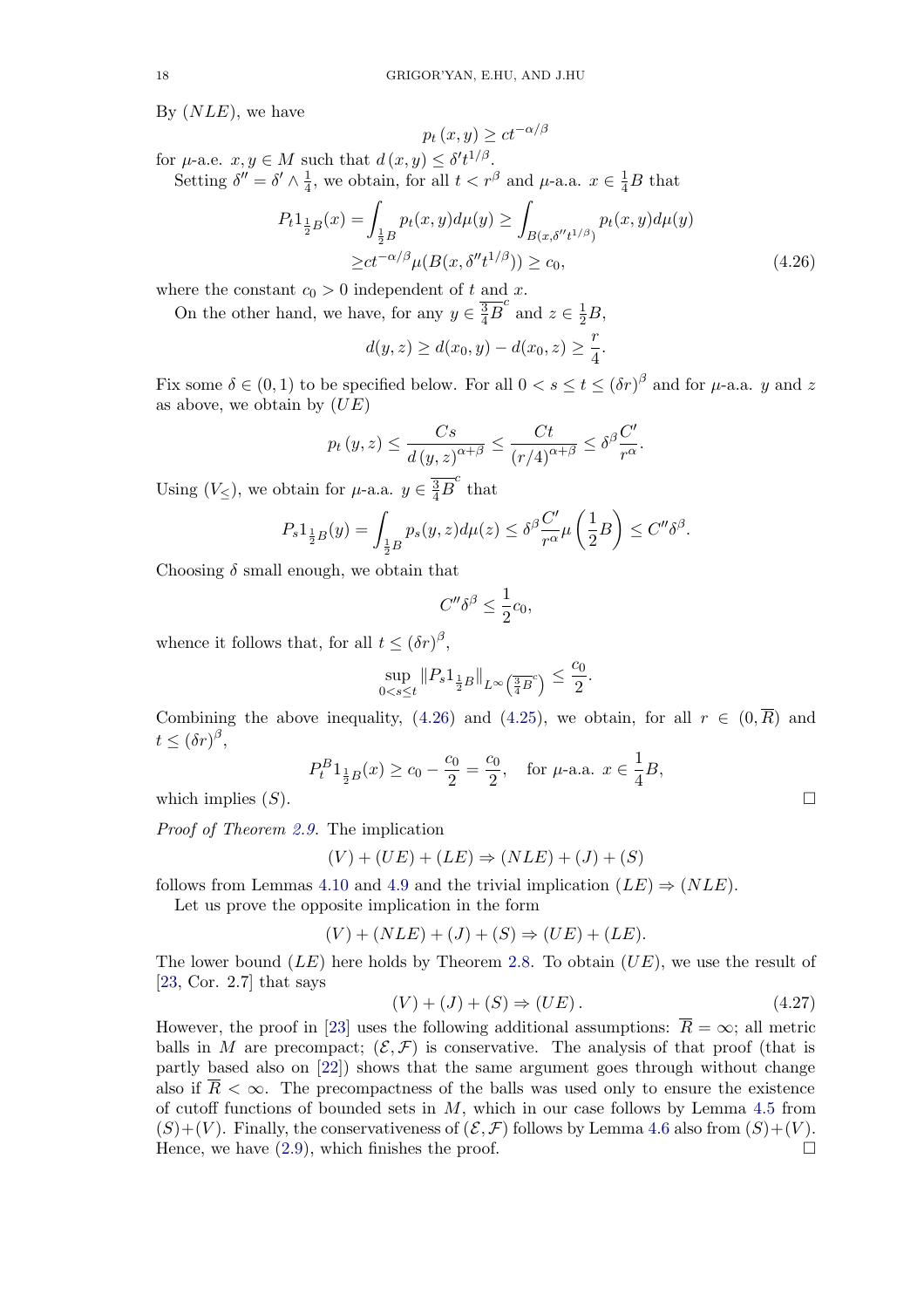<span id="page-18-0"></span>4.5. **Condition** (*LLE*). In this section we remove the technical condition (*S*) in (2.8) at expense of replacing of  $(NLE)$  by a stronger hypothesis  $(LLE)$  that was introduced in [20].

**Definition 4.12** (Condition  $(LLE)$  – localized lower estimate). there exist  $c > 0$  and  $\delta'' \in (0,1)$  such that, for any ball  $B := B(x_0,r)$  with  $r \in (0,\overline{R})$ , the heat kernel  $p_t^B(x,y)$ [exis](#page-24-0)ts and satisfies for any  $t^{1/\beta} \leq \delta'' r$  the following estimate:

$$
p_t^B(x, y) \ge ct^{-\alpha/\beta}
$$
 for  $\mu$ -a.a.  $x, y \in B(x_0, \delta'' t^{1/\beta}).$ 

**Theorem 4.13.** Let  $(\mathcal{E}, \mathcal{F})$  be a regular Dirichlet form in  $L^2(M, \mu)$  with a jump kernel J. Assume that  $(M, d, \mu)$  satisfies  $(V)$ . Then the following equivalences hold:

$$
(UE) + (NLE) \Longleftrightarrow (LLE) + (J_{\le})
$$
\n(4.28)

and

$$
(UE) + (LE) \Longleftrightarrow (LLE) + (J). \tag{4.29}
$$

Note that the equivalence (4.28) is a non-local analog of the result in [20, Theorem 4.2] obtained for local Dirichlet forms.

Proof. Let us first show that

$$
(LLE) + (V_{\geq}) \Rightarrow (S). \tag{4.30}
$$

Let  $B := B(x_0, r)$  be any ball with radius  $r \in (0, \overline{R})$ , and let  $t > 0$  be such that

$$
t^{1/\beta} \le \frac{1}{4} \delta'' r. \tag{4.31}
$$

We need to prove that, for some constant  $\varepsilon > 0$ ,

$$
P_t^B 1_B(x) \ge \varepsilon
$$
 for  $\mu$ -a.a.  $x \in \frac{1}{4}B$ .

The ball  $\frac{1}{4}B$  is covered by the family of balls  $B(z_0, \rho)$  with arbitrary  $z_0 \in \frac{1}{4}B$  and with any fixed  $\rho > 0$ ; we will use  $\rho = \delta'' t^{1/\beta}$ . Hence, it is suffices to prove that, for any fixed  $z_0 \in \frac{1}{4}B,$ 

$$
P_t^B1_B(x) \ge \varepsilon \text{ for } \mu\text{-a.a. } x \in B(z_0, \rho).
$$

Since  $B(z_0, r/4) \subset B$ , we have, for  $\mu$ -a.a.  $x \in B(z_0, r/4)$ ,

$$
P_t^B 1_B(x) = \int_B p_t^B(x, y) d\mu(y) \ge \int_{B(z_0, r/4)} p_t^{B(z_0, r/4)}(x, y) d\mu(y).
$$
 (4.32)

By  $(4.31)$  and  $(LLE)$  we have

$$
p_t^{B(z_0/r/4)}(x, y) \ge ct^{-\alpha/\beta}
$$
 for  $\mu$ -a.a.  $x, y \in B(z_0, \delta'' t^{1/\beta}).$ 

Substituting this estimate to (4.32) and using  $(V_>)$ , we obtain that, for  $\mu$ -a.a.  $x \in$  $B(z_0, \delta'' t^{1/\beta}),$ 

$$
P_t^B 1_B(x) \ge ct^{-\alpha/\beta} \mu\left(B\left(z_0, \delta'' t^{1/\beta}\right)\right) \ge \varepsilon,
$$

which finishes the proof of  $(S)$ .

Since by Lemma 4.6,  $(\mathcal{E}, \mathcal{F})$  is conservative, combining (4.30) and (4.27) with the following already known result

 $(LLE) \Rightarrow (NLE)$ , by [20, Lemma 4.1]

we obtain

$$
(LLE) + (V_{\geq}) + (J_{\leq}) \Rightarrow (UE) + (NLE).
$$

The opposite implication is a consequence of (4.[23\)](#page-24-0) and the following result:

$$
(UE) + (NLE) \Rightarrow (LLE) \text{ by } [20, \text{ Theorem 4.2}],
$$

which completes the proof of (4.28).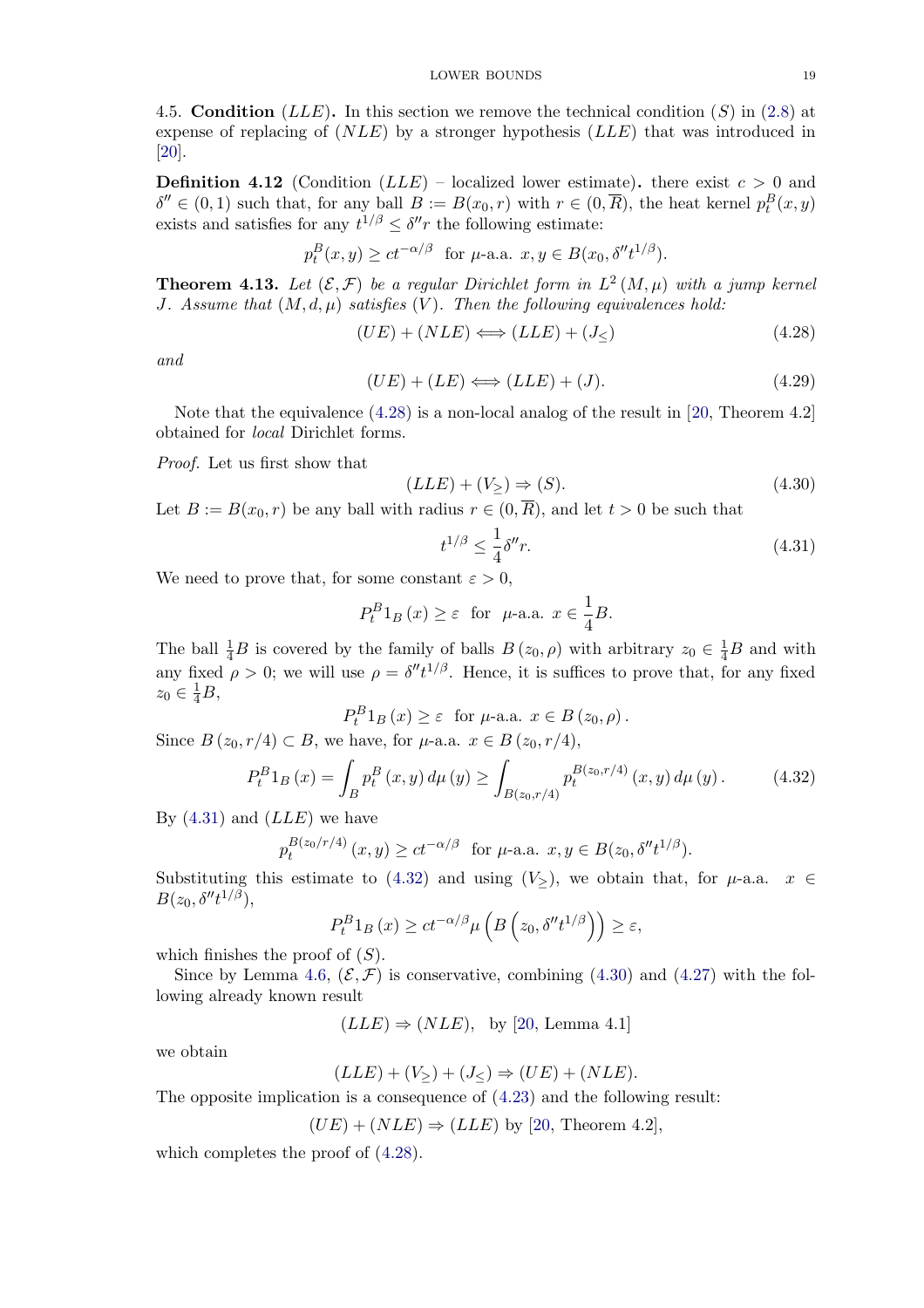Finally, in order to prove (4.29), observe that the implication

$$
(LLE) + (J) \Rightarrow (UE) + (LE)
$$

<span id="page-19-0"></span>follows from (4.28), (4.30) and Theorem 2.8, while the opposite implication

$$
(UE) + (LE) \Rightarrow (LLE) + (J)
$$

follows from  $(4.28)$ ,  $(4.23)$ .

### 5. Spaces with positive effective resistance

Given a regular Dirichlet form  $(\mathcal{E}, \mathcal{F})$  in  $(M, d, \mu)$ , define the *effective resistance*  $R(A, B)$ between two [disjoi](#page-18-0)nt [close](#page-16-0)d subsets  $A, B$  of  $M$  by

$$
R(A, B)^{-1} = \inf \{ \mathcal{E}(u) : u \in \mathcal{F} \cap C_0(M), u|_A = 1 \text{ and } u|_B = 0 \}.
$$

Note that, for any fixed A, the effective resistance  $R(A, B)$  is non-increasing in B. We use also the shortcuts

$$
R(x, B) := R(\{x\}, B) \text{ and } R(x, y) := R(\{x\}, \{y\}).
$$

Fix some constant  $\gamma > 0$ .

**Definition 5.1** (Condition  $(R_1)$ ). We say that *condition*  $(R_1)$  holds if there exists a constant  $C > 0$  such that

$$
|u(x) - u(y)|^2 \leq C d(x, y)^\gamma \mathcal{E}(u),
$$

for all  $u \in \mathcal{F} \cap C(M)$  and for all  $x, y \in M$ .

**Definition 5.2** (Condition  $(R_2)$ ). We say that *condition*  $(R_2)$  holds if there exists a constant  $C > 0$  such that

$$
R(x, B(x, r)^c) \ge C^{-1} r^{\gamma},
$$

for all  $x \in M$  and  $r > 0$ .

In this section we assume that  $\overline{R} = \infty$  and  $\beta > \alpha > 0$ . Let us start with the following lemma.

**Lemma 5.3.** Let  $(\mathcal{E}, \mathcal{F})$  be a regular Dirichlet form in  $L^2(M, \mu)$  with a jump kernel J and without killing part. Assume that conditions  $(V)$ ,  $(R_2)$  are satisfied, and let  $\beta = \alpha + \gamma$ . Then

$$
(LE) \Longleftrightarrow (J_{\geq}). \tag{5.1}
$$

*Proof.* The implication  $(LE) \Rightarrow (J_{\geq})$  was proved in Lemma 4.9. To prove the opposite implication

$$
(J_{\geq}) \Rightarrow (LE),
$$

we will apply Theorem 2.8. For that, it suffices to verify the conditions  $(S)$  and  $(NLE)$ .

By [23, Proposition 6.2, p.6419] we have the following impl[icat](#page-16-0)ion:

$$
(V) + (J_{\geq}) \Rightarrow (R_1). \tag{5.2}
$$

Note also that by [23, [Pro](#page-4-0)positon 6.2]), the heat kernel  $p_t(x, y)$  is jointly continuous in  $x, y$ .

Under the assumption that all metric balls are precompact, the following implication was proved in [23, Theorem 6.13]:

$$
(V) + (R_1) + (R_2) \Rightarrow (S). \tag{5.3}
$$

In fact, the assumption can be dropped. In the proof of [23, Theorem 6.13], the assumption that all metric [ba](#page-24-0)lls are precompact is used for the following purposes:

(I) to ensure the existences of cutoff functions of the pairs  $(\frac{1}{2}B, B)$  and  $(B, M)$ , that is,  $f \in \text{cutoff}(\frac{1}{2}B, B)$  and  $\phi \in \text{cutoff}(B, M)$  (w[her](#page-24-0)e we use the notation from [23, Theorem 6.13]);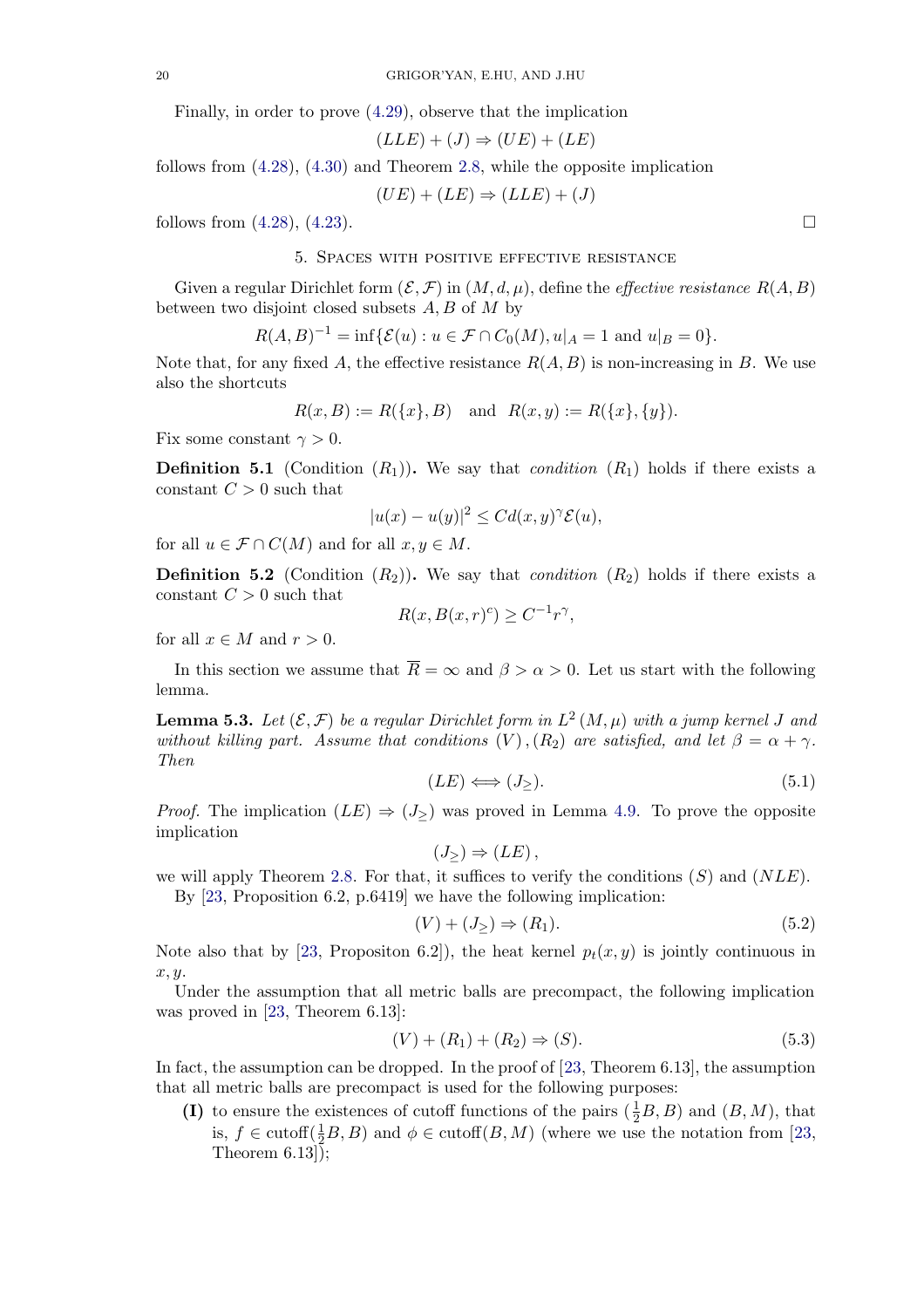(II) to ensure the existence of the Green function for ball  $B := B(x_0, r)$  in Section 6.5 of [23].

<span id="page-20-0"></span>For (I), in the proof of [23, Theorem 6.13], one can simply set  $f := 1_{\frac{1}{2}B}$ . As for the existence of the function  $\phi \subset \text{cutoff}(B, M)$ , one can prove [23, (6.34)] as follows. Note that B can be e[xha](#page-24-0)usted by an increasing family of precompact sets  $\{\Omega_n\}$  such that  $\Omega_n \subset \Omega_{n+1}$ . Take the function  $\phi_n \in \text{cutoff}(\Omega_n, M)$  by regularity of  $(\mathcal{E}, \mathcal{F})$ . Then, one can prove that [23, (6.34)] holds true for  $\mu$ [-a.a](#page-24-0).  $x \in \Omega_n$  and hence, for  $\mu$ -a.a.  $x \in B$ , since n is arbitrary.

For (II), the precompactness of balls can be replaced [by](#page-24-0) finiteness of volume of balls (which follows from  $(V<sub>></sub>)$ ) and the main part is to prove that, under condition  $(R<sub>1</sub>)$  for any fixed bounded open set  $\Omega$  and any fixed  $x \in \Omega$ , the variational problem

$$
\inf \{ \mathcal{E}(u, u) : u \in \mathcal{F}(\Omega), \ u(x) = 1 \}
$$

possesses a solution. This can be done as follows. Note that by [23, Lemma 6.1],  $(R_1)$  and  $(V>$ ) imply that each  $u \in \mathcal{F}$  has a Hölder continuous version. In the rest of the proof, we always use this Hölder continuous version. Since  $\text{diam } M \geq \overline{R} = \infty$  and  $\Omega$  is bounded, we can choose a point  $y_0 \in M \setminus \Omega$ . For any  $u \in \mathcal{F}(\Omega)$  and  $z \in \Omega$ , by  $(R_1)$ , we have

$$
|u(z)|^2 = |u(y_0) - u(z)|^2 \le C d(z, y_0)^\gamma \mathcal{E}(u, u), \tag{5.4}
$$

which implies that the space  $\mathcal{F}(\Omega)$  is a Hilbert space under norm  $\mathcal{E}(u, u)^{1/2}$ . Now, we denote that infimum in the variational problem by c and for any  $k \geq 1$ , we can choose  $u_k \in \mathcal{F}(\Omega)$  such that

$$
c \le \mathcal{E}(u_k, u_k) \le c + k^{-1}.\tag{5.5}
$$

By (5.4) and  $(R_1)$ ,  $\{u_k\}$  is uniformly bounded and equicontinuous, then, by Arzelà-Ascoli theorem, for any compact set  $K \subset \Omega$  containing x, there is a uniformly convergent subsequence  ${u_{n_k}}$  converging to some function  $u \in C(K)$ . Since  $K \subset \Omega$  is arbitrary, we can choose a subsequence (still denoted by  $\{u_k\}$ ) and extend u to a function in  $C(\Omega)$ , such that  $u_k$  converges to u pointwise. Furthermore, by  $(5.4)$  and bounded convergence theorem, we have

$$
u_k \stackrel{L^2}{\to} u, \text{ as } k \to \infty.
$$

Hence, since  $\mathcal{F}(\Omega)$  is a Hilbert space, by (5.5) and [30, Lemma 2.12], we obtain that  $u \in \mathcal{F}(\Omega),$ 

$$
u_k \to u
$$
 weakly in  $\mathcal{F}(\Omega)$ ,

and

$$
\mathcal{E}(u, u) \le \underline{\lim}_{k \to \infty} \mathcal{E}(u_k, u_k) \le c.
$$

Therefore, the function  $u$  is the solution to the above variational problem.

Let us continue the proof of Lemma 5.3. Combining (5.2), (5.3) and [23, Proposition 2.6, we see that all the conditions  $(R_1), (S), (DUE)$  are satisfied.

Finally, let us verify that

$$
(DUE) + (V_{\leq}) + (S) + (R_1) \Rightarrow (NLE). \tag{5.6}
$$

Indeed, fix  $t > 0$  and a ball  $B := B(x, r)$  with  $r = \delta^{-1} t^{1/\beta}$ . Using  $(S)$  and the semigroup property, we obtain that

$$
p_t(x,x) \ge c_1 t^{-\alpha/\beta}.\tag{5.7}
$$

Using condition  $(DUE)$  and the inequality

$$
\mathcal{E}(p_t(x,\cdot)) \le \frac{1}{et}p_t(x,x),
$$

(cf.  $[23, Eq. (6.44)]$ ), we obtain that

$$
\mathcal{E}(p_t(x,\cdot)) \le C t^{-\alpha/\beta - 1}.\tag{5.8}
$$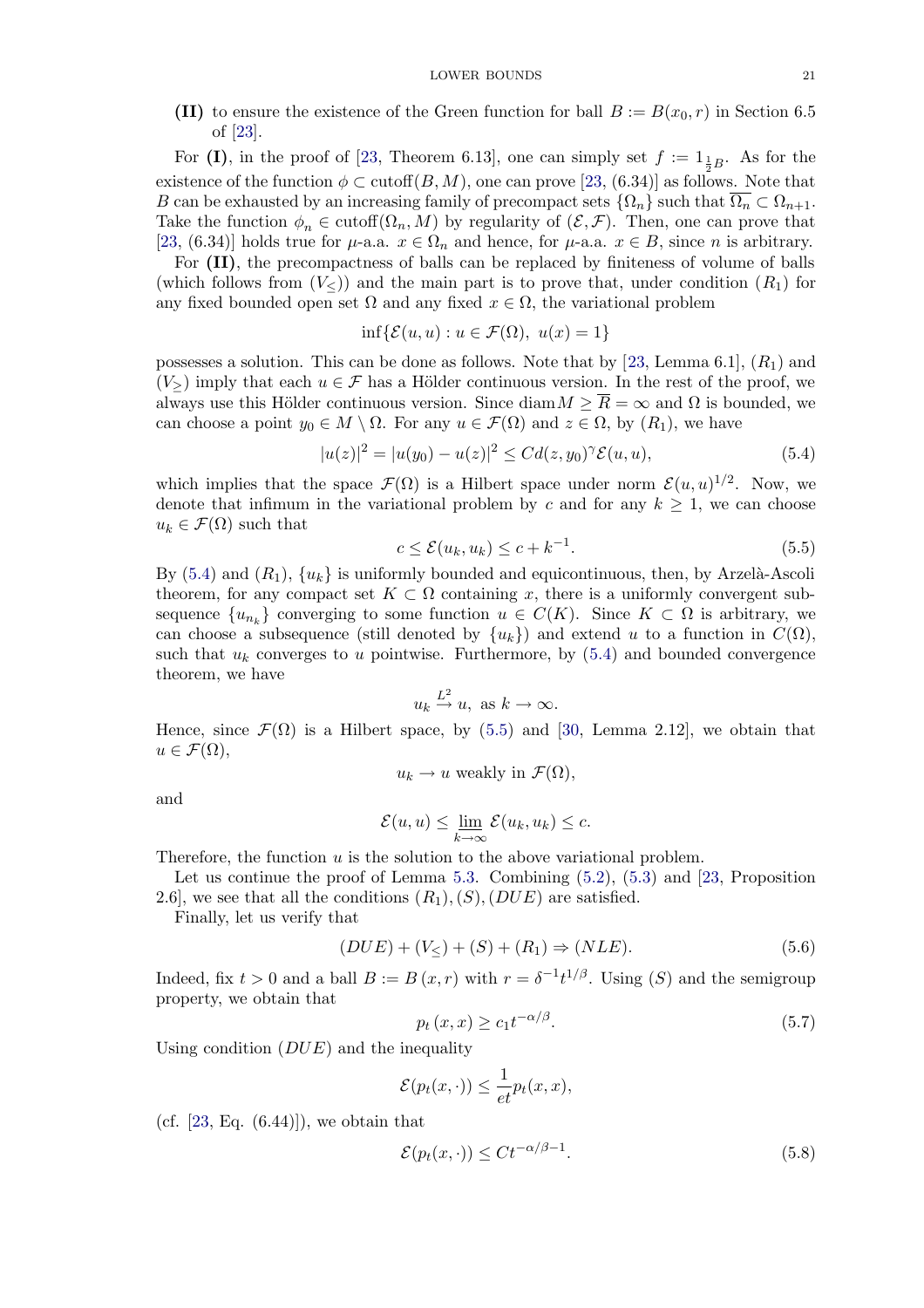<span id="page-21-0"></span>Therefore, it follows from (5.8) and condition  $(R_1)$  that, for all  $y \in M$ 

$$
|p_t(x,y)-p_t(x,x)|^2 \leq C d(x,y)^\gamma \mathcal{E}(p_t(x,\cdot)) \leq C d(x,y)^{\beta-\alpha} t^{-\alpha/\beta-1}.
$$

In par[t](#page-20-0)icular, if  $d(x, y) \leq \delta' t^{1/\beta}$  with small enough  $\delta'$  then we obtain

$$
|p_t(x,y)-p_t(x,x)|^2 \le C \left(\delta' t^{1/\beta}\right)^{\beta-\alpha} t^{-\alpha/\beta-1} = C \left(\delta'\right)^{\beta-\alpha} t^{-2\alpha/\beta} < \left(\frac{1}{2}c_1 t^{-\alpha/\beta}\right)^2,
$$

where  $c_1$  is the same constant as in (5.7). From this and (5.7), we obtain

$$
p_t(x,y) \ge p_t(x,x) - \frac{c_1}{2} t^{-\alpha/\beta} \ge \frac{c_1}{2} t^{-\alpha/\beta},
$$

for all  $t > 0$  and all  $x, y \in M$  $x, y \in M$  with  $d(x, y) \leq \delta' t^{1/\beta}$ , which [pro](#page-20-0)ves  $(NLE)$ .

Let us introduce one more condition.

**Definition 5.4** (Condition  $(R_>)$ ). We say that *condition*  $(R_>)$  holds if there exist constants  $C, \gamma > 0$  such that for all  $x, y \in M$ ,

$$
R(x, y) \ge C^{-1} d(x, y)^\gamma. \tag{5.9}
$$

**Theorem 5.5.** Let  $(\mathcal{E}, \mathcal{F})$  be a regular Dirichlet form in  $L^2(M, \mu)$  with a jump kernel J and without killing part. Let  $\alpha, \beta, \gamma$  be three positive numbers such that  $\beta = \alpha + \gamma$ . Then

$$
(UE) + (LE) \Longleftrightarrow (V) + (J) + (R_{\geq}). \tag{5.10}
$$

Proof. We first prove the implication:

$$
(LE) \Rightarrow "conservativeness". \tag{5.11}
$$

Indeed,  $(LE)$  implies

$$
\int_0^\infty p_t(x,y)dt \ge \int_{d(x,y)^\beta}^\infty ct^{-\alpha/\beta}dt = \infty,
$$

where we have used the fact that  $\beta > \alpha$ . Hence, by [15, (1.6.2), p.55], the Dirichlet form  $(\mathcal{E}, \mathcal{F})$  is recurrent and furthermore, is conservative by [15, Lemma 1.6.5, p.56]. Then the implication

$$
(UE) + (LE) \Rightarrow (V) + (J) + (R_{\ge})
$$

is a consequence of (5.11) and the following results:

"conservativeness" + 
$$
(UE) + (LE) \Rightarrow (V)
$$
 by [19, Theom 3.2],  
\n
$$
(UE) + (LE) \Rightarrow (J)
$$
 by Lemma 4.9,  
\n
$$
(UE) + (NLE) \Rightarrow (R_{\ge})
$$
 by [23, Theorem 6.17].

To prove the opposite implication

$$
(V) + (J) + (R_{\geq}) \Rightarrow (UE) + (LE),
$$

note that

$$
(V) + (J_{\ge}) \Rightarrow (R_1) \text{ by [23, Proposition 6.2]},
$$
  

$$
(V_{\le}) + (J_{\le}) + (R_{\ge}) + (R_1) \Rightarrow (R_2) \text{ by [23, Proposition 6.9].}^2
$$

Therefore, we obtain  $(LE)$  by Lemma 5.3, while  $(UE)$  holds by [23, Theorem 6.13].  $\Box$ 

<sup>&</sup>lt;sup>2</sup>In the proof of [23, Proposition 6.9], the function  $\phi$  is a cuto[ff fu](#page-24-0)nction of the pair  $(\frac{1}{2}B, B)$ . In fact, since supp $g \cap \frac{1}{2}B \subset \text{supp} f \cap \frac{1}{2}B$  is precompact by compactness of supp f,  $\phi$  can be replaced by a function in cutoff(suppg  $\cap \frac{1}{2}B, B$ ). Then, the rest of p[roof](#page-19-0) still works. In other words, [we](#page-24-0) can drop the assumption that all balls in M are precompact.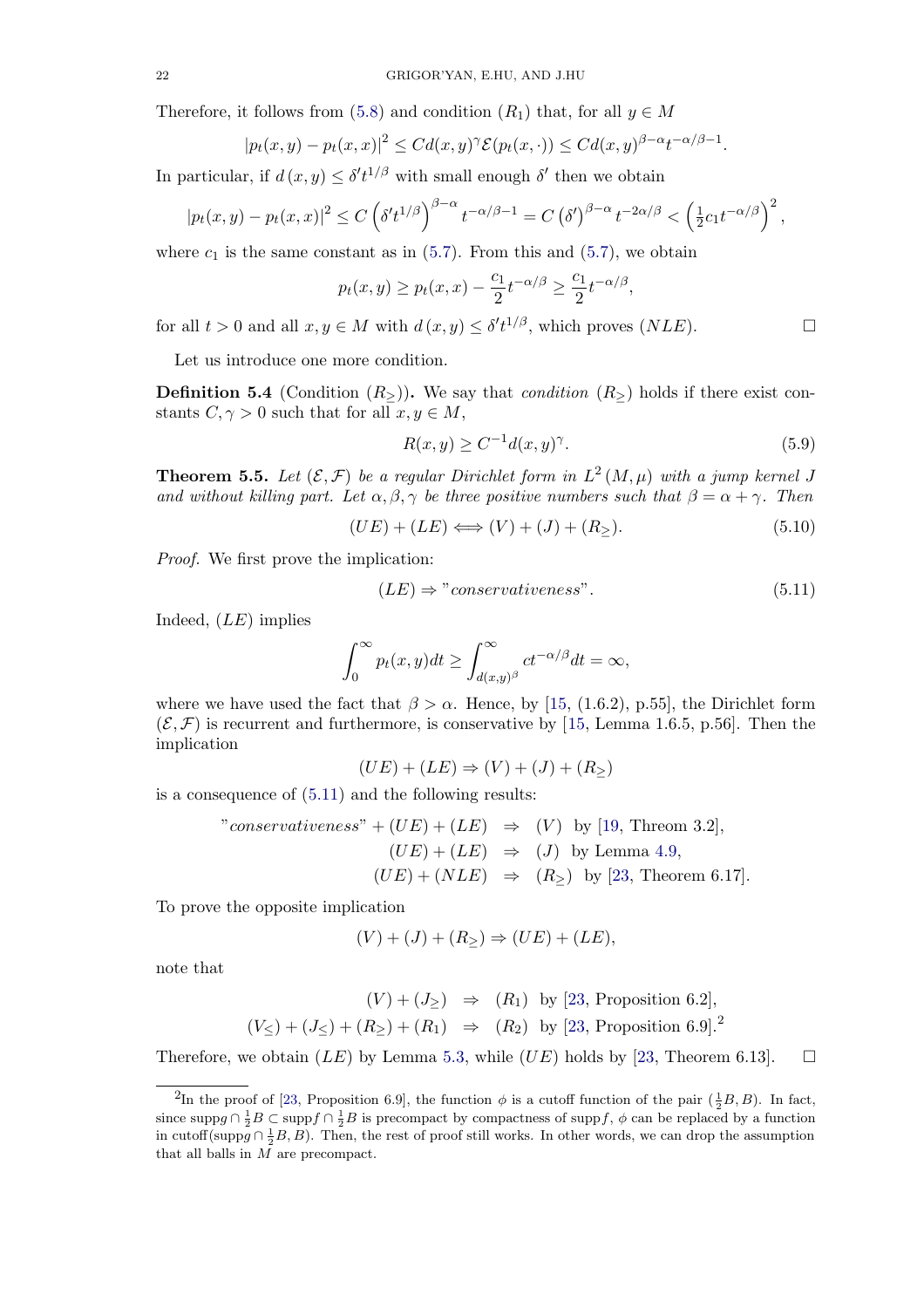# LOWER BOUNDS 23

# 6. Appendix

<span id="page-22-0"></span>**Lemma 6.1.** Let  $(\mathcal{E}, \mathcal{F})$  be a regular Dirichlet Form. Given  $T \in (0, \infty]$  and an open set  $U \subset M$ , we fix a function  $f \in \mathcal{F} \cap L^{\infty}$  such that  $f|_{U} \equiv ||f||_{L^{\infty}}$  and assume for all  $t \in (0,T)$ , the function  $u(t, \cdot)$  has the Fréchet derivative  $\partial_t u$  and satisfies the following equation:

$$
\begin{cases}\n(\partial_t u, \varphi) + \mathcal{E}(u, \varphi) \le \mathcal{E}(f, \varphi), & \forall \ 0 \le \varphi \in \mathcal{F}(U), \\
u_+(t, \cdot) \in \mathcal{F}(U), & t \in (0, T), \\
u_+(t, \cdot) \xrightarrow{L^2} 0, & as \ t \to 0.\n\end{cases}
$$
\n(6.1)

Then, for any  $t \in (0, T)$ ,

$$
||u_{+}(t,\cdot)||_{L^{2}(U)} \leq 2\int_{0}^{t} \mathcal{E}(f, u_{+}(s,\cdot))ds.
$$
 (6.2)

*Proof.* The proof is motivated by [21, Propostion 5.2]. Let  $\Phi : \mathbb{R} \mapsto \mathbb{R}$  be a smooth function such  $\Phi$  satisfies the following three conditions for some constant  $C > 0$ :

- (*i*).  $\Phi(r) = 0$  for all  $r \leq 0$ ;
- (*ii*).  $0 \leq \Phi'(r) \leq C$  for all  $r > 0$ ;
- (*iii*).  $|\Phi''(r)| \leq C$  for all  $r \geq 0$ .

Moreover, let also the function  $\Psi(r) = \Phi'(r) r$  satisfy the same conditions  $(i) - (iii)$ .

To shorten the notation, we write  $u(t, \cdot)$  as u and  $u_+(t, \cdot)$  as  $u_+$ . Since  $u_+ \in \mathcal{F}(U)$ , we have  $\Phi(u) = \Phi(u_+) \in \mathcal{F}(U)$ . Setting  $\varphi = \Phi(u)$  in (6.1), we obtain

$$
(\partial_t u, \Phi(u)) + \mathcal{E}(u, \Phi(u)) \le \mathcal{E}(f, \Phi(u)).
$$

Since  $\mathcal{E}(u, \Phi(u)) \ge 0$  by [17, (4.2), p.113], we obtain

$$
(\partial_t u, \Phi(u)) \le \mathcal{E}(f, \Phi(u)).
$$

By the above inequality, a similar inequality for the function  $\Psi$ , and chain rule (see also the proof of [21, Propost[ion](#page-24-0) 5.2]), we obtain

$$
(u, \Phi(u))' = (\partial_t u, \Phi(u)) + (\partial_t u, \Psi(u)) \le \mathcal{E}(f, \Phi(u)) + \mathcal{E}(f, \Psi(u)).
$$
\n(6.3)

By the properties  $(i) - (ii)$ ,  $\Phi(u_+) \leq Cu_+$  and so, by the initial condition in (6.1)

$$
(u, \Phi(u)) = (u_+, \Phi(u_+)) \le C ||u_+||_{L^2(U)} \to 0 \text{ as } t \to 0.
$$

Hence, by the above formula and (6.3), we obtain for all  $t \in (0, T)$ ,

$$
(u, \Phi(u)) \le \int_0^t \mathcal{E}(f, \Phi(u(s, \cdot))ds + \int_0^t \mathcal{E}(f, \Psi(u(s, \cdot))ds. \tag{6.4}
$$

Now let us define sequences  $\{\Phi_k\}$  and  $\{\Psi_k\}$  of functions as follows. Choose a smooth function  $\eta$  on  $\mathbb R$  satisfying:

$$
\eta(r) = \begin{cases} r, & \text{if } r \ge 1, \\ 0, & \text{if } r \le 0, \end{cases}
$$

and observe that the function  $\tilde{\eta}(r) = \eta'(r) r$  satisfies the same identity. For any positive integer  $k$ , set

$$
\Phi_k(r) := \frac{1}{k}\eta(kr)
$$
 and  $\Psi_k(r) := \Phi'_k(r)r = \frac{1}{k}\tilde{\eta}(kr)$ .

Clearly, both sequences  $\{\Phi_k\}$  and  $\{\Psi_k\}$  satisfy the following properties

- (a)  $\Phi_k(r) \to r_+$  uniformly in r as  $k \to \infty$ ;
- (b)  $\Phi_k(r) = 0$ , for  $r \leq 0$  and  $k \geq 1$ ;
- $(c) \Phi'_k \geq 0$  and  $\Phi''_k \geq 0$ , for  $k \geq 1$ ;
- (d)  $C := \sup_m \sup \Phi'_m < \infty;$
- (e)  $\sup_{\mathbb{R}} \Phi''_k < \infty$ , for  $k \geq 1$ .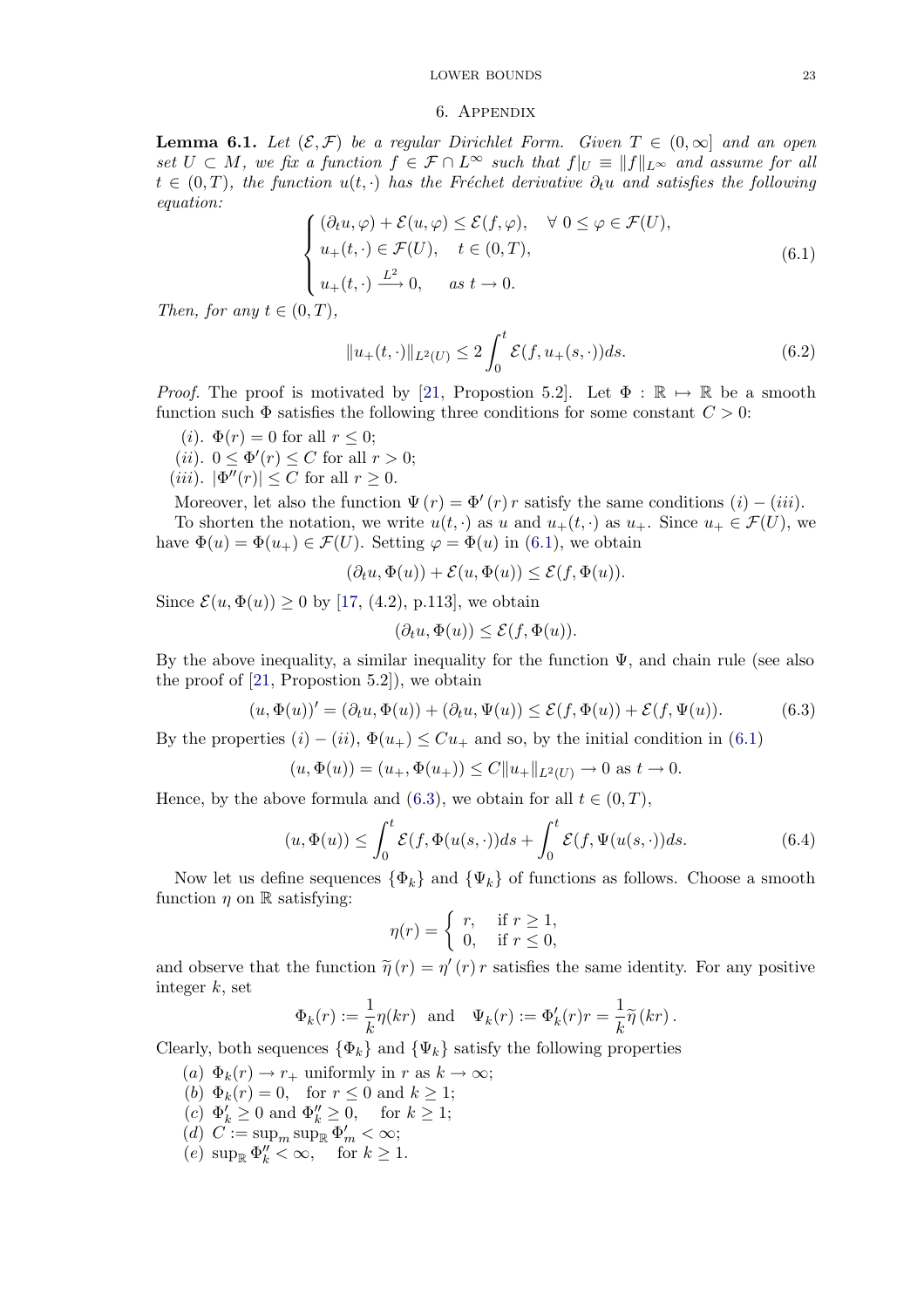<span id="page-23-0"></span>By properties (b) and (d), we have for all  $s \in (0, T)$ ,

$$
|\Phi_k(u(s,\cdot))| \leq Cu_+(s,\cdot). \tag{6.5}
$$

Since  $u_+(s, \cdot) \in \mathcal{F}$ , by property (a) and dominated convergence theorem, we obtain

$$
\Phi_k(u(s,\cdot)) \xrightarrow{L^2} u_+(s,\cdot), \quad \text{as } k \to \infty. \tag{6.6}
$$

Let us verify that also

$$
\Phi_k(u(s, \cdot)) \to u_+(s, \cdot) \text{ weakly in } \mathcal{E} \text{ as } k \to \infty. \tag{6.7}
$$

Indeed, since by (b) and (d) the function  $C^{-1}\Phi_k(u)$  is a normal contraction of  $u_+$ , we obtain

$$
\sup_{k} \mathcal{E}(\Phi_k(u(s,\cdot)), \Phi_k(u(s,\cdot))) \le C^2 \mathcal{E}(u_+(s,\cdot), u_+(s,\cdot)) < \infty.
$$

Hence, (6.7) follows from the above inequality, (6.6) and [30, Lemma 2.12].

Since for every  $k \geq 1$ , the functions  $\Phi_k$  and  $\Psi_k$  satisfy properties  $(i) - (iii)$ , we can apply (6.4) for  $\Phi_k$  and obtain, using also (6.6), that, for any  $t \in (0,T)$ ,

$$
||u_{+}(t,\cdot)||_{L^{2}(U)} = \lim_{k \to \infty} (u, \Phi_{k}(u))
$$
  

$$
\leq \lim_{k \to \infty} \int_{0}^{t} \mathcal{E}(f, \Phi_{k}(u(s,\cdot)))ds + \lim_{k \to \infty} \int_{0}^{t} \mathcal{E}(f, \Psi_{k}(u(s,\cdot)))ds. \tag{6.8}
$$

Note that since  $f|_U \equiv ||f||_{L^{\infty}}$ , we obtain by Markov property of  $P_t$  that  $f - P_t f \geq 0$   $\mu$ -a.e. in U, which implies that, for any  $0 \leq w \in \mathcal{F}(U)$ ,

$$
\mathcal{E}(f, w) = \lim_{t \to 0} \frac{1}{t}(f - P_t f, w) \ge 0.
$$

Using (6.5), we further obtain

$$
\mathcal{E}(f, \Phi_k(u(s, \cdot))) = \lim_{t \to 0} \frac{1}{t} (f - P_t f, \Phi_k(u(s, \cdot)))
$$
  
 
$$
\leq C \lim_{t \to 0} \frac{1}{t} (f - P_t f, u_+(s, \cdot)) = C \mathcal{E}(f, u_+(s, \cdot)). \tag{6.9}
$$

Now we can prove  $(6.2)$ . It suffices to consider the case that the integral in  $(6.2)$  is finite, that is,

$$
\int_0^t \mathcal{E}(f, u_+(s, \cdot))ds < \infty.
$$
\n(6.10)

Observing that by [\(6.7](#page-22-0))

$$
\mathcal{E}(f, \Phi_k(u(s, \cdot))) \to \mathcal{E}(f, u_+(s, \cdot))
$$

and using the domination conditions  $(6.9)$  and  $(6.10)$ , we conclude by the dominated convergence theorem that

$$
\lim_{k \to \infty} \int_0^t \mathcal{E}(f, \Phi_k(u(s, \cdot))) ds = \int_0^t \mathcal{E}(f, u_+(s, \cdot)) ds.
$$

A similar result holds for the second term in  $(6.8)$ , which yields  $(6.2)$ .

#### **REFERENCES**

- [1] S. Andres and M. T. Barlow. Energy inequalities for cutoff functions and [som](#page-22-0)e applications. J. Reine Angew. Math., 699:183–215, 2015.
- [2] M. Barlow. Diffusions on fractals, volume 1690 of Lect. Notes Math., pages 1–121. Springer, 1998.
- [3] M. Barlow and R. Bass. Brownian motion and harmonic analysis on Sierpínski carpets. Canad. J. Math., 51:673-744, 1999.
- [4] M. Barlow, R. Bass, Z.-Q. Chen, and M. Kassmann. Non-local Dirichlet forms and symmetric jump processes. Trans. Amer. Math. Soc., 361:1963-1999, 2009.
- [5] M. Barlow, R. Bass, and T. Kumagai. Stability of parabolic Harnack inequalities on metric measure spaces. J. Math. Soc. Japan, 58:485–519, 2006.